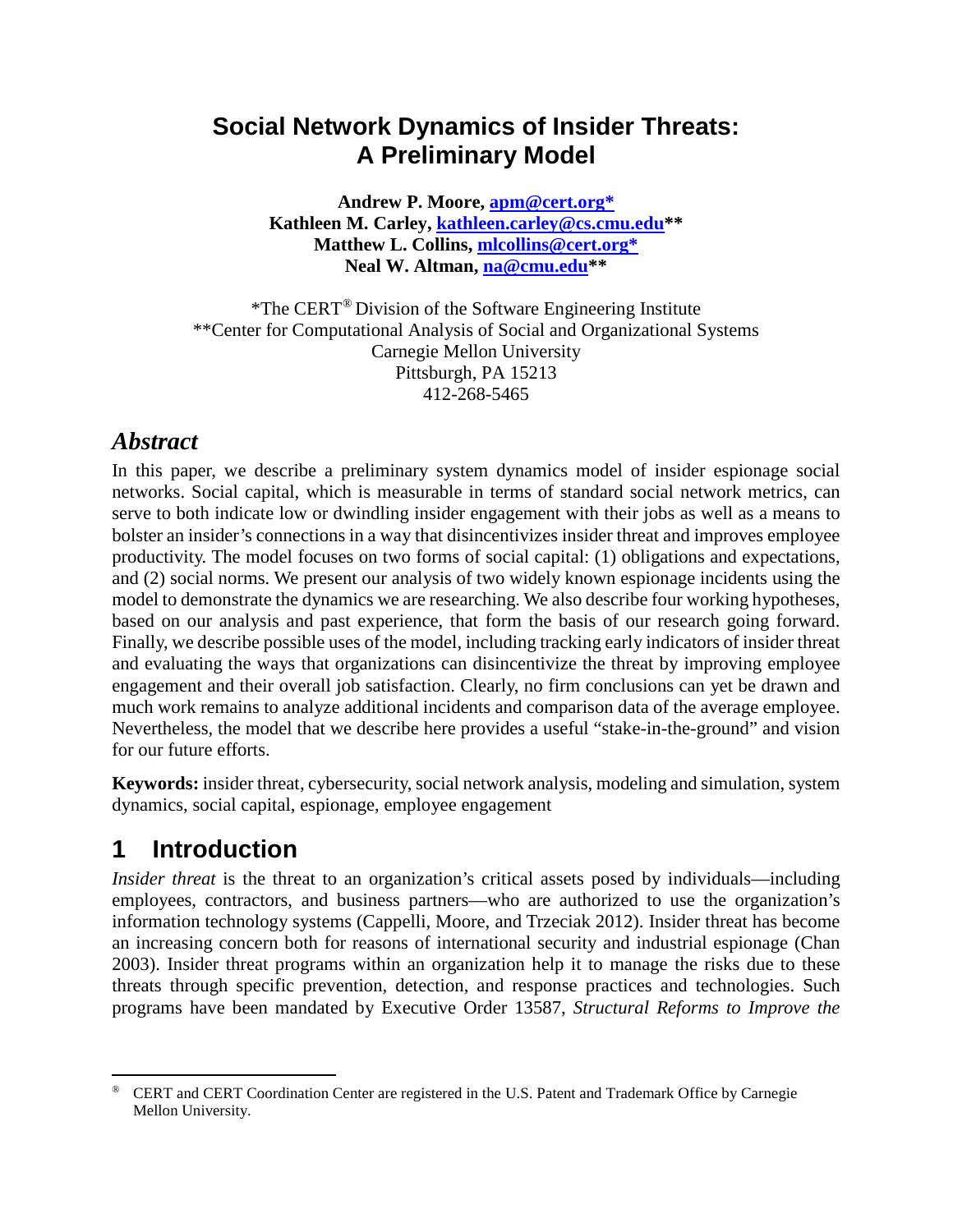#### *Security of Classified Networks and the Responsible Sharing and Safeguarding of Classified Information*, for all DoD and U.S. Government organizations that handle classified information.

A preliminary study of insider threat programs in the U.S. private sector by the Intelligence and National Security Alliance (INSA) found that many organizations have no insider threat program in place and most of those that do, have significant deficiencies (INSA 2013). Another major finding of the INSA study is that many insider threat programs are "technology-focused, centered on tools that monitor network traffic and online activity, and that [the programs] monitor only specific people that display concerning or suspicious online behavior" (INSA 2013, p. 2). INSA reported that the most mature programs document and track nontechnical information, such as badge records and phone records, in addition to online activity, such as websites visited and files downloaded. In addition to its findings, INSA recommended that robust programs monitor both technical and nontechnical behaviors "to provide a holistic view of an organization's insider threat risk" (INSA 2013, p. 2).

The research question that we address is, "What are the human behavioral processes that can increase the likelihood of an individual becoming an insider threat and engaging in the unauthorized sharing of information?" We are most concerned with the sharing of classified material, and this work is informed by a detailed understanding of such behavior. This paper develops a model of the mechanisms that could promote or reflect an insider's decision to commit a malicious act in terms of the insider's social networks. We use the system dynamics modeling approach, recognizing that such a model has the benefit of enabling managers to think about who might become threats (Sterman 2000)(Meadows 2008). We describe ongoing empirical research that is providing evidence for believing this model. Simulation of the model enables us to track findings from our data analysis and provides the potential to evaluate the benefits of organizational measures to improve employee social capital.<sup>[1](#page-1-0)</sup> An overview of system dynamics modeling and notation is provided in Appendix A.

## **2 Background**

Three factors stand out in identifying actors who are potential threats: organizational culture, personality, and social distancing. First, the organizational culture (Petty et al. 1995; Lee and Yu 2004; Kraemer, Carayon, and Clem 2009) can increase insider threat risk in one of three major ways (Colwill 2009):

- 1. Organizational culture may foster open interaction both in the workplace and with those outside of the workplace, thus reducing barriers to information transmittal (i.e., the ability to communicate).
- 2. A culture of autonomous work in which personnel can handle critical information in isolation reduces barriers to unauthorized access (i.e., the access to critical information).
- 3. Organizational culture can, through social barriers on acceptable lifestyles or organizational limitations, create high and unequal workloads, lack of or unequal compensation, or other forms of perceived inequities (i.e., perceived inequity).

Royds (2009) reported that 95% of data loss reported by the U.K. government were due to such factors. In general, corporate culture in conjunction with management style can serve to lower

<span id="page-1-0"></span><sup>&</sup>lt;sup>1</sup> We use the VenSim environment by Ventana Systems, Inc.: [http://www.vensim.com.](http://www.vensim.com/)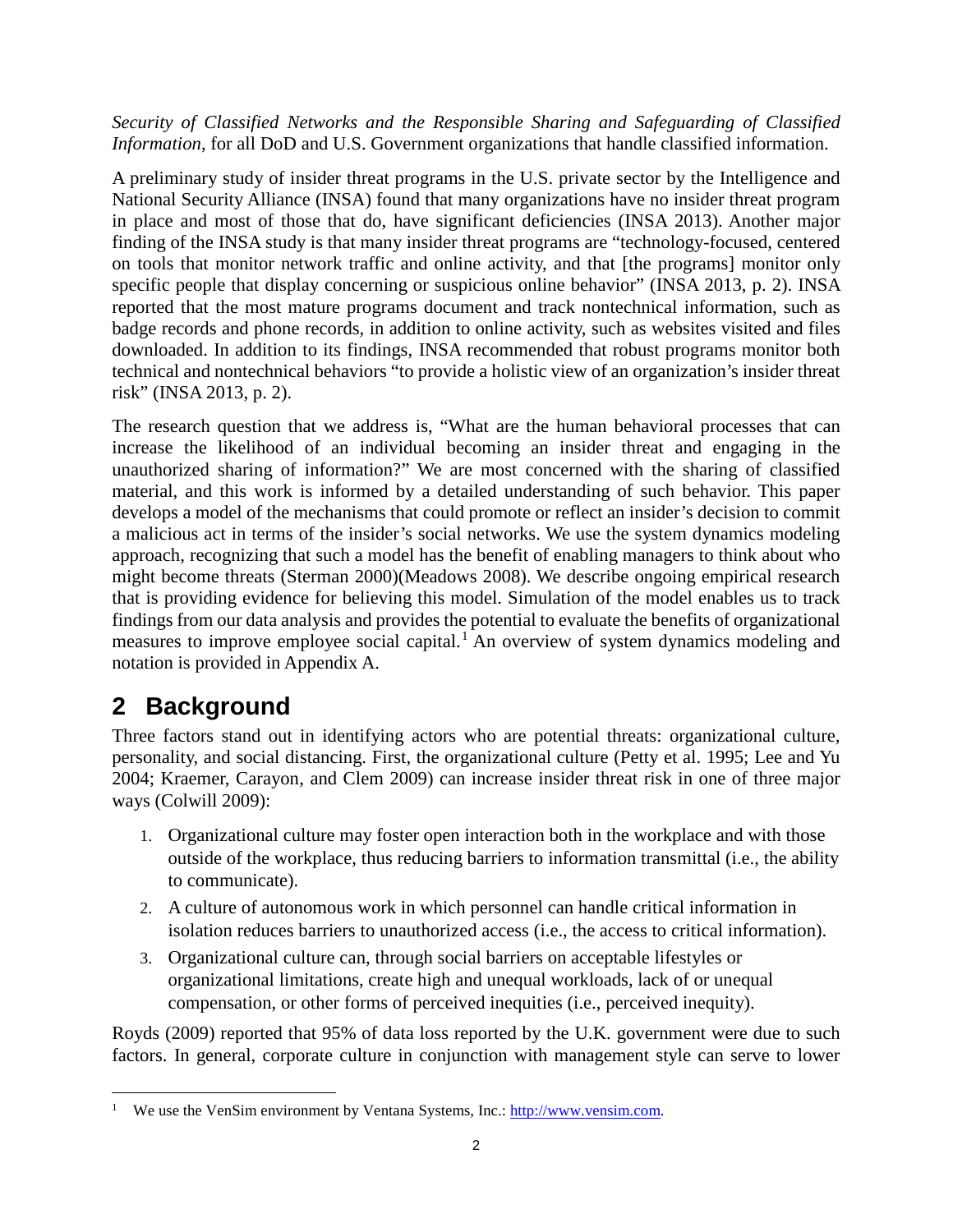overall performance (Lim 1995), increase the perception of inequities (Ogbonna and Harris 2000), and therefore increase the likelihood of insider threat activities. The lack of fit between an employee and the organizational culture, either in terms of norms, beliefs, work style, or ethics, is often seen as a possible trigger for disgruntlement (O'Reilly, Chatman, and Caldwell 1991), which can, in turn, lead to insider threat activity.

Personality and personal issues combine to be a second factor commonly discussed with respect to who becomes an insider threat. Case studies point to a lack of money as driving individuals to engage in covert activity to improve their financial status; ideological motivations as driving individuals to act to address perceived problems; and lack of awareness that they are doing anything wrong and a need for adrenalin as driving individuals to engage in covert activity as a way to add excitement to their lives. Anger, revenge, divided loyalties, family problems, and so on are often listed as motivations (Federal Bureau of Investigation 2014). Other studies point to the technical competence or intelligence of the agent (Magklaras and Furnell 2005).

The third major factor has to do with social distancing. Those engaged in insider threat often act to distance themselves, or have been distanced, from family members and co-workers. This withdrawal of the employee is sometimes seen as introversion or depression (Shaw, Post, and Ruby 1999). Along the same lines, many of these agents are either distanced from or become increasingly distanced from their families or significant others—such as failure to maintain contact, acrimonious interactions, break-ups, and so on. At the same time, although they rarely discuss it, agents have growing contacts with those outside the organization. Such external contacts include increased contact with those to whom they will transmit information and increased contact with those who are "similar" to them on the relevant dimension and encourage them to live outside the corporate norms. From a network perspective, this process of creating social distance to certain groups and increasing contact with a different group, effectively increases the agent's *betweenness* in the network. The agent, in effect, becomes a broker between these different groups.

Economic sociologist Mark Granovetter argued that, within market economics, the social context is critical for understanding an individual's actions:

*Actors do not behave or decide as atoms outside a social context, nor do they adhere slavishly to a script written for them by the particular intersection of social categories that they happen to occupy. Their attempts at purposive action are instead embedded in concrete, ongoing systems of social relations (Granovetter 1985, p. 487).*

This sociological concept of *embeddedness* applies just as well to understanding the behavior of cybersecurity threat behaviors as described by Bruce Schneier (Schneier 2012). We've adapted his view of this context for the insider threat to organizations in Figure 1.

Figure 1 shows the insider as a potential part of two social networks: one associated with his/her employer and one associated with a competing group or adversary. Loyal work with an employer requires adherence to those group norms as opposed to competing group norms. Societal pressures (including moral, reputational, institutional, and security technologies) motivate insiders to adhere to employer group norms. Though positive societal pressures exist, an insider may bow to stronger competing pressures, defecting from the obligations of their employment and potentially resulting in theft, sabotage, or worse.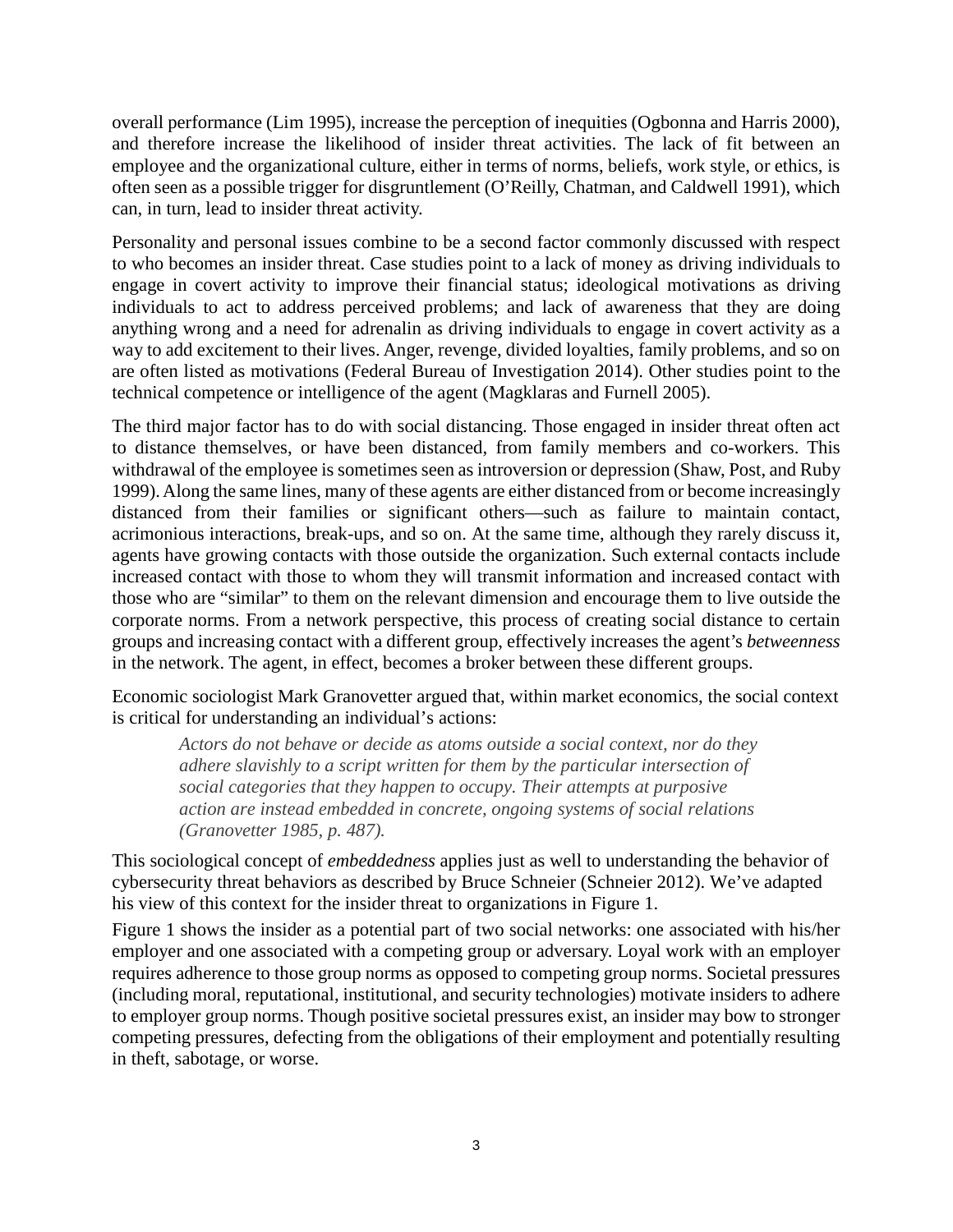

**Figure 1: Insider National Security Threat in Context - Adapted from (Schneier 2012)**

The above is consistent with social control theory, which proposes that people's relationships, values, reputation, beliefs, and agreements encourage abiding by the law (Hirschi 1969). Social capital can be thought of as the value that social networks provide to people (Kadushin 2012). Whereas *physical capital* is about the value derived from tangible assets and *human capital* is about the value derived from people doing work, *social capital* is about the value of the relationships between people. Social capital, which is measurable in terms of standard social network metrics (Burt 2000), can serve to both indicate low or dwindling insider engagement with their jobs as well as a means to bolster an insider's connections in a way that disincentivizes insider threat and improves employee productivity overall. In other words, the social capital that an individual has with his or her organization may discourage that individual from acting out against the organization in an unlawful manner. An organization's investment in employee social capital can therefore be a win-win for both employees and the organization.

## **3 Espionage Motivations**

While low or dwindling social capital within the organization may be a factor in the insider's decision to spy, more traditional motivations include money, ideology, compromise/coercion, and ego/excitement (from the classic MICE acronym) as well as disaffection, and personal relations with individuals of influence. Some have called these traditionally described motives into question (Burkett 2013), but mostly from the perspective of what makes for effective agent recruitment. A comprehensive study by the Defense Personnel Security Research Center (PERSEREC) found that more recent incidents involved volunteers that had divided loyalties, giving the ideological motivation greater weight (Herbig 2008).

Another author found evidence that certain of the traditional motivations were more prevalent than others (Stone 2001). Stone sites statistically significant results that distinguish attributes of individuals who spied for financial reasons (money) compared with those who spied for ideological reasons. Likewise, he finds important distinctions between the attributes of individuals who were dissatisfied with their employment and the attributes of individuals who were coerced (a catchall category that Stone calls "other," which includes blackmail) into espionage. His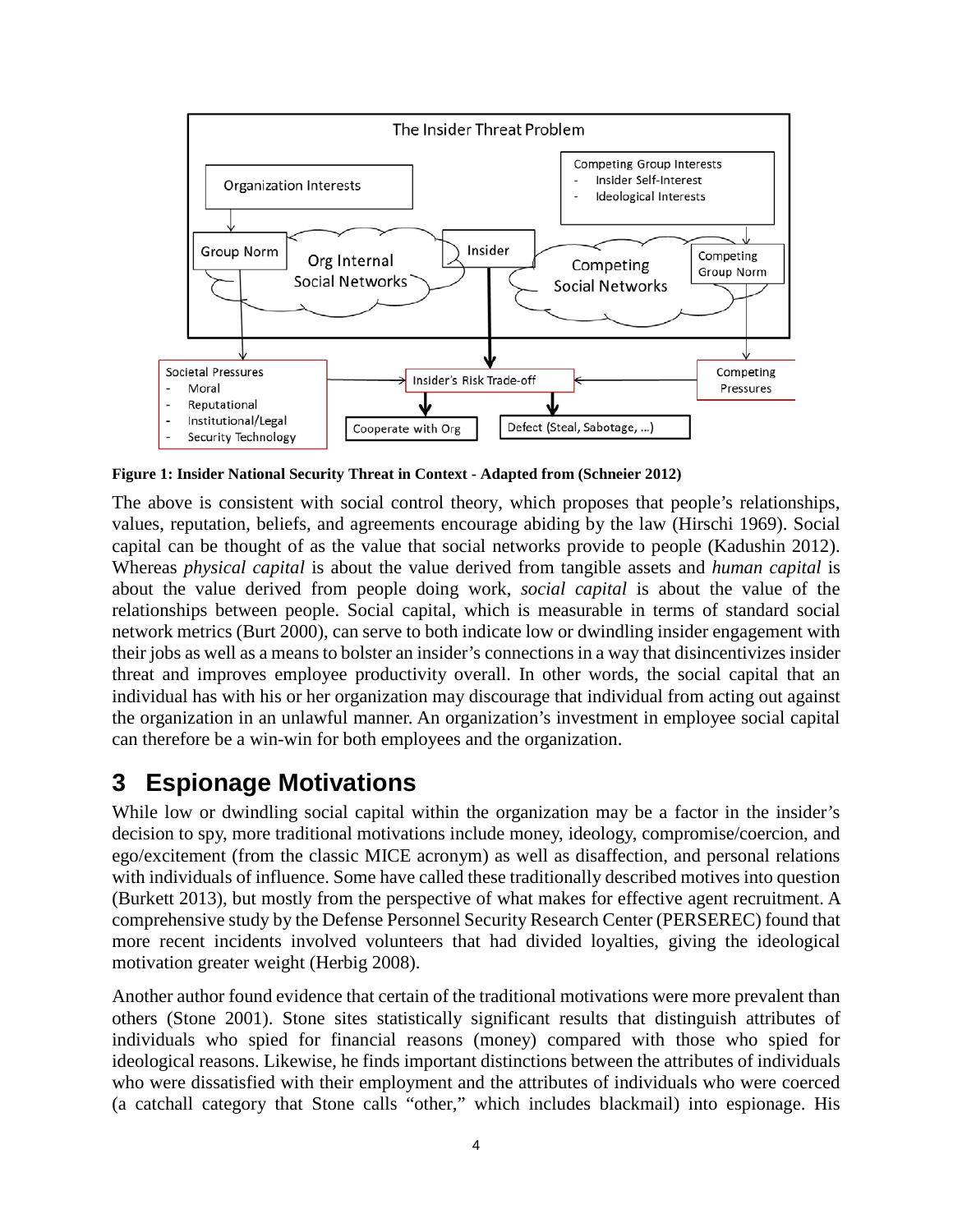analysis suggests that the *financial* and *ideology* motivations can be viewed as bipolar, as can the motivations of disaffection and coercion. Stone places these two pairs of motivations along a twodimensional space with ideology and financial along the x-axis and disaffection and coercion (i.e., other) along the y-axis, as shown in Figure 2. He shows how 12 spies that he analyzed can be placed along this space. Another less formal observation made by Stone is that the motivations can be thought of in terms of whether the individual is oriented more toward *self* or more toward *others*. So motivations of financial and disaffection can be attributed to individuals who are more selffocused, whereas motivations of ideology and coercion can be attributed to individuals who are more other-focused.



#### **Figure 2: Stone's Two-Dimensional Spy Motivation Space (Stone 2001)**

We use Stone's partitioning of the motivation space in our preliminary system dynamics model, with a variable for each of the four motivations. Stone's theory does not try to argue that real spies cannot have complex combinations of multiple motivations, as is evidenced by Stone's placement of subject spies continuously in the two-dimensional space. We, therefore, allow the four motivation variables to be changed somewhat independently. Ideally, we will ultimately be able to run the model with different settings of the motivation variables and reflect conditions and behaviors seen in real incidents involving insiders who exhibited those motivations.

We develop a measure of insider motivation based on Stone's four motivation variables. Consider each of the variables independent of one another. Let each of these variables range on the interval 0 to 1 where 0 is the least motivation and 1 is the largest possible motivation. Since the motivations of Money and Ideology are at opposite poles (and likewise for Disaffection and Coercion), for a particular individual, we take the maximum of the two as the dominant motivation along that axis.

Let  $X = max(Money, Ideology)$ Let  $Y = max(Disaffection, Coercion)$ 

Then the following also ranges over the interval 0 to 1 and accounts for both dimensions:

basic motivation =  $X+(1-X)^*Y$ 

Notice that X and Y are interchangeable in the equation.

We propose that the insider's allegiance to the U.S. and strength of connections to the family are going to determine whether and to what extent these motivations take hold to actually commit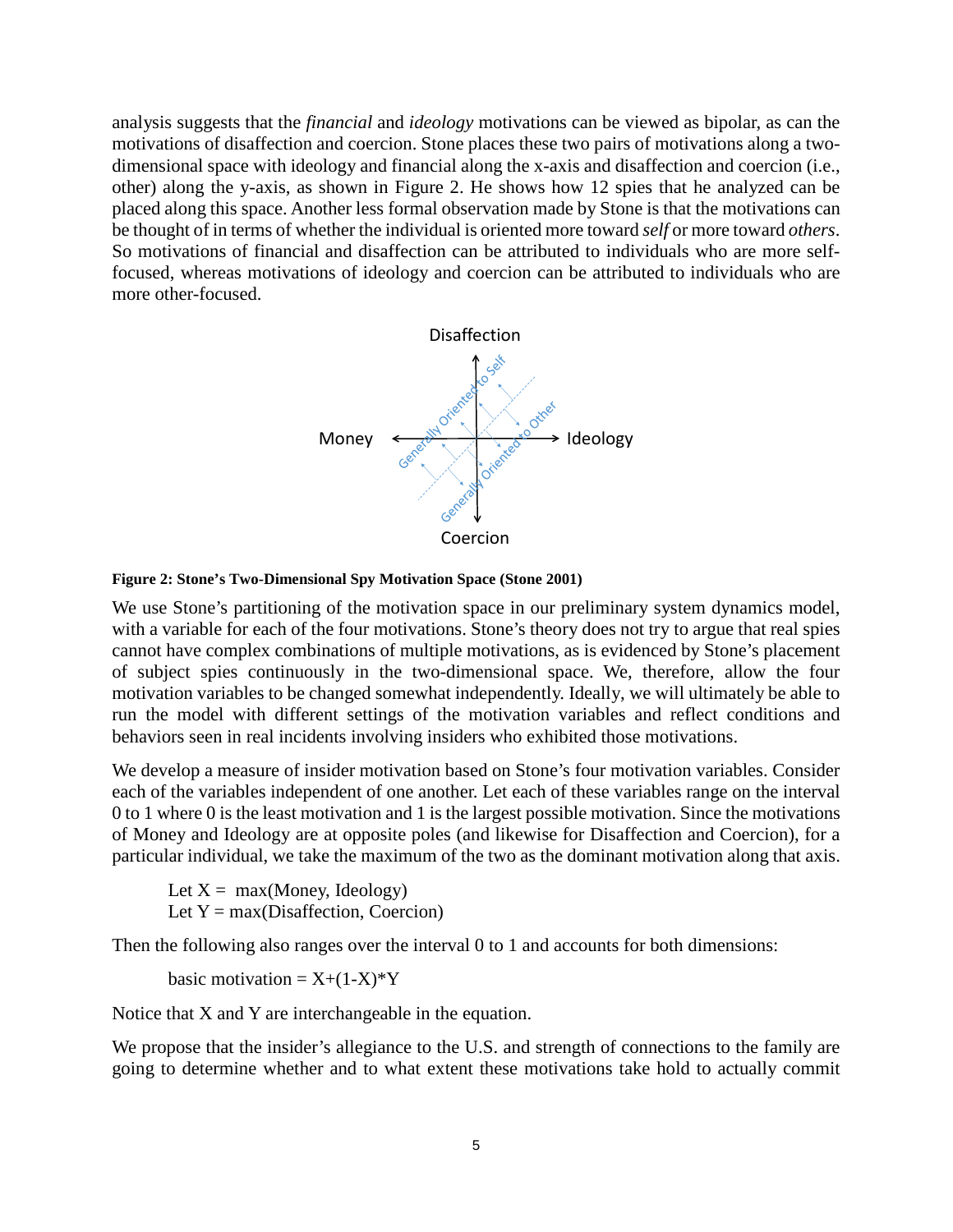espionage. Therefore, letting the variables "insider's allegiance to U.S." and "strength of insider's ties with family" range from 0 to 1, our measure for insider motivation is as follows:

insider's motivation to spy = (1-insider's allegiance to U.S.) \* (1-strength of insider's connections with family) \* basic motivation

We will use this measure as the starting point for our modeling effort. The inherent complexity of this domain will undoubtedly require refinement to this basic measure based on future research.

# **4 Espionage Data Collection and Analysis**

We are in the process of collecting and analyzing public sources of data on insider espionage incidents. This preliminary report describes two such incidents. Using the data, we analyze the insider's espionage actions and construct social networks that include the insider's relationships, the time of the relationship, assets related to the incident, organizations related to the incident, and countries related to the incident. While the timeframe of the espionage cases may take place over many years, social network changes discovered in the data sources may be described at different levels of granularity—from hours to months to years. In addition, we have limited insight into the full scope of communication that the insider had with contacts at the victim organization and with the enemy. We must rely on reports from others, including that the insider "became distant" to infer that social capital was decreasing over time at the victim organization, while using known illicit contacts to show an increasing level of social capital with the adversary.

### *4.1 Specific Incidents*

The two incidents described in this report provide examples of the variations in motivation seen in documented incidents. In both cases, the principals were arrested, tried, convicted, and sentenced for espionage against the United States.

In the *Walker* incident, John Anthony Walker, Jr. used his position as a military communications technician in the U.S. Navy to provide a stream of classified materials to the Soviet Union over a period of 18 years. Walker voluntarily initiated contact through the Soviet embassy in Washington to reverse his then current financial difficulties and, subsequently, to enjoy an affluent lifestyle far beyond his military salary. (Walker and his Soviet handlers retrospectively confirmed the primacy of money over ideology and the lack of coercion (Earley 2014).) Walker was considered capable and was generally well regarded by coworkers and superiors. Disaffection seems to have had little role in this case; it is questionable whether Walker ever felt great loyalty to anyone beyond himself (Earley 1988). At the same time, it is likely that successful espionage fed his sense of superiority and self-importance. As Walker's personal access to classified materials ended due to voluntary retirement from the military, he subsequently recruited or encouraged other individuals, primarily family members, to feed classified information through Walker so that he could continue to receive payments.

In the *Manning* incident, Bradley Edward Manning (and subsequently Chelsea Elizabeth Manning) was employed as a low-level military intelligence analyst. Although technically competent, Manning was not happy with military life and was not well regarded by his peers. Considered a marginal soldier by his superiors, a shortage of individuals with the requisite technical skills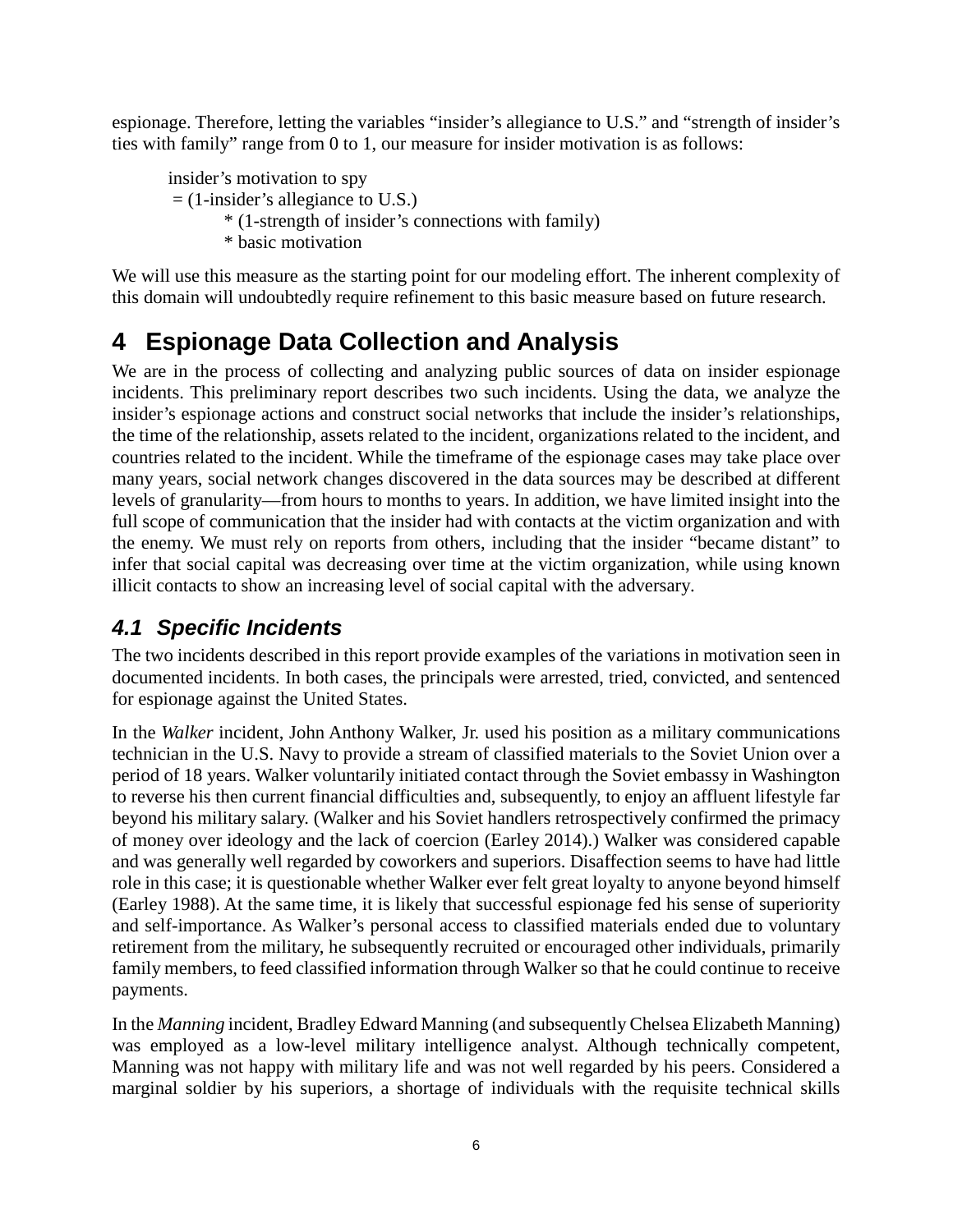ensured his continued access to classified materials. Concurrent with the Manning's military training and deployment to a war zone, he developed contacts with civilian computer hackers and was exposed to their ideological orientation. Subsequently, Manning copied classified materials and provided them for public access. In this case, there was no monetary compensation and the insider asserted the ideological motivation. Disaffection with the military was a major motivating factor while overt coercion does not seem to have been in play. Indirect coercion, in the sense of meeting the expectation of a group or organization (in this instance, the hacker community), may have been a factor. The insider's unhappiness and unreliability was evident to associates, friends, and strangers, which led to rapid detection and arrest through self-incrimination ("Chelsea Manning" 2015)(Nicks 2012).

### *4.2 Limitations of Current Work*

Clearly, more than two cases need to be studied to come to firm conclusions about insider spy social networks. In addition, we need to understand how the spy's social networks differ from that of the average employee if we are to say anything about using the information as a means to detect suspicious activities early, or prioritize the caseload of intelligence analysts. Future work will progress in both of these directions, as we'll discuss in the conclusion to the paper.

# **5 A Causal Loop Model of Insider Threat Emergence**

In his seminal paper (Coleman 1988), James Coleman describes three forms of social capital:

- 1. *Obligations and expectations* social capital is in the form of reciprocity—if I do something for you, I expect that you are obligated to do something for me in the future. As this back and forth continues through time, trust between parties grows. Likewise, the social capital grows as people can count on others for help when they need it.
- 2. *Information channels* social capital is specifically in the form of information that people can provide each other. It is similar to the previous form, except that it is information that is being exchanged between people rather than generally helpful acts.
- 3. *Social norms* social capital is in the form of the benefit people gain from being assured that people in the community behave responsibly according to a set of social norms that the community has either implicitly or explicitly established. The community may pressure its members to follow the rules through a set of sanctions that may be implicit or explicit.

In our model of the social capital aspects of insider threat, we focus on the first and third of these forms of social capital. In the context of national security espionage, the norms and sanctions are well established, but each community decides how it will interpret and enforce the rules subject to the constraints set by the U.S. Government. Insiders who decide to spy may be affected by the organization's local policies or just the general lack of social capital he or she has with others in the organization. The second form of social capital—information channels—is related to the first, but is not explicitly considered as part of our current modeling efforts. Future work may consider it more directly, especially as part of the information collection activity the insider conducts as part of the espionage. This additional information may add noise to our analysis of insider social capital within the organization during the espionage.

The starting point for our modeling effort is a system dynamics model of social capital developed by Richard Dudley (Dudley 2004). Dudley develops a generic model of the dynamic structure of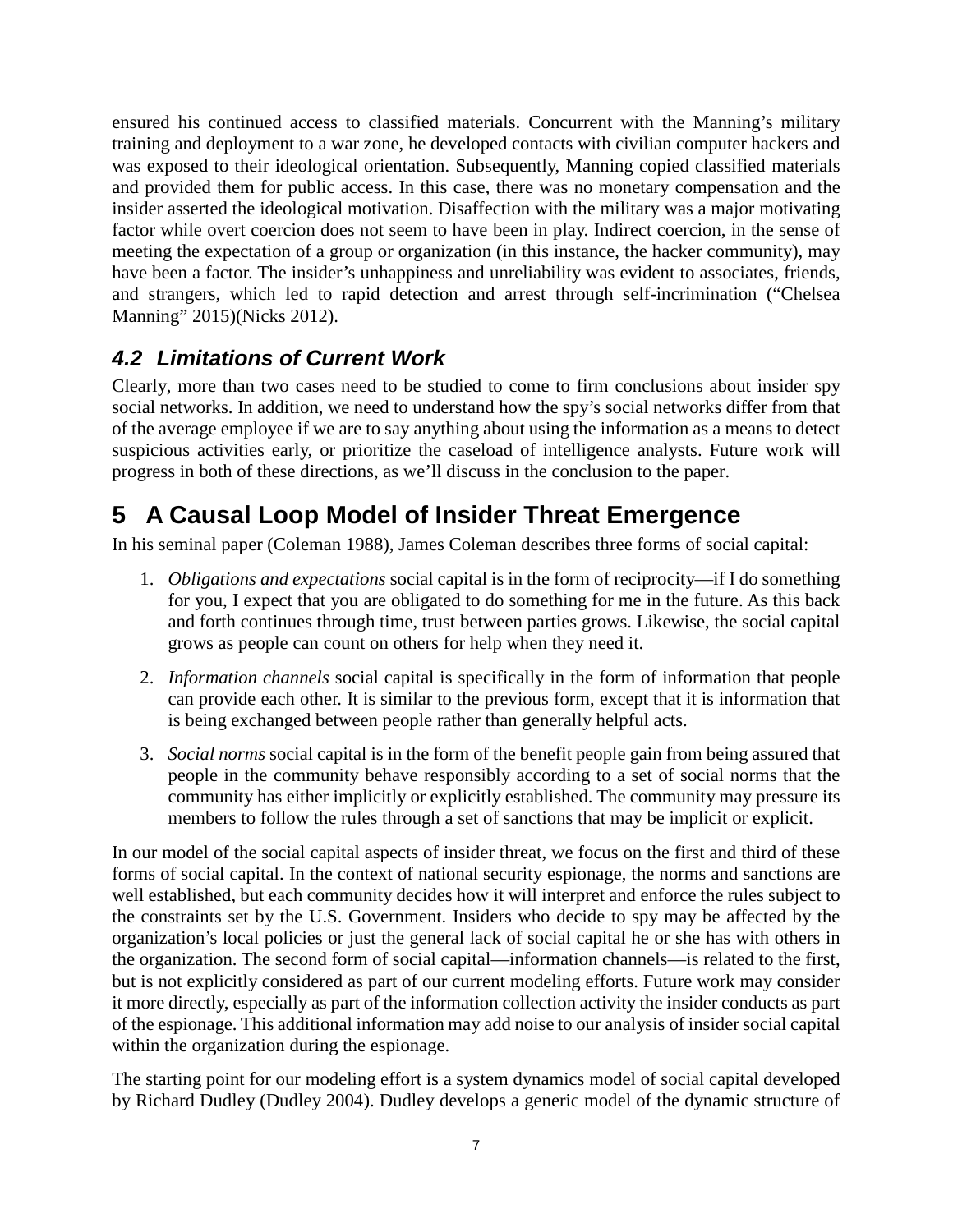social capital as well as a submodel for each of the three forms of social capital identified by Coleman, as described in the previous section. Our model considers three primary social networks within which social capital can grow or decline: the (victim) organization, the adversary (non-U.S. state actor), and the spy's family. For our current effort, we consider the network of colluding insiders, if any, to be a part of the adversary social network. We adapt Dudley's submodel of reciprocity (i.e., Coleman's obligations and expectations) for both the victim organization and adversary models. It is based on the primary mechanisms of trust and reciprocity, which have been investigated most in the research on social capital (Burt 2000) (Torsvik 2000). We also adapt aspects of Dudley's submodel on community norms, particularly those describing the negative effects of the insider's perceptions of overly restrictive community norms, as an influence on the insider's potential disaffection with the victim organization.

The following subsections respectively describe aspects of the model related to the victim organization, the adversary, and the integration of these into a model that describes the transfer of social capital incrementally from the victim to the adversary.

#### *5.1 Organizational Social Network Growth and Decline*

Figure 3 shows how social networks can grow within the organization, at least partially, due to the value (social capital) that the networks provide in conducting collaborative work with others. The social capital grows through successful cooperative activities and the increased trust that results from those activities. The (dark blue) reinforcing feedback loop *R1a* reflects the growth of the insider's social network as successful cooperative activities are conducted and trust within the insider's social network grows based on this success. Increased trust strengthens the insider's social connections, and associated social network even further. The growth of the cooperative activities depends on the number of people within the organization and the strength of the social connections between people, including the insider. Of course, there are limits to the growth of the social network, as depicted in the (brown) balancing feedback loop *B1a*. As the number of activities that the insider engages in increases, the perceived personal cost of additional connections to the insider increases. This cost limits the growth of the insider's social network to a size within which the insider is comfortable, based on the success of the insider's past activities.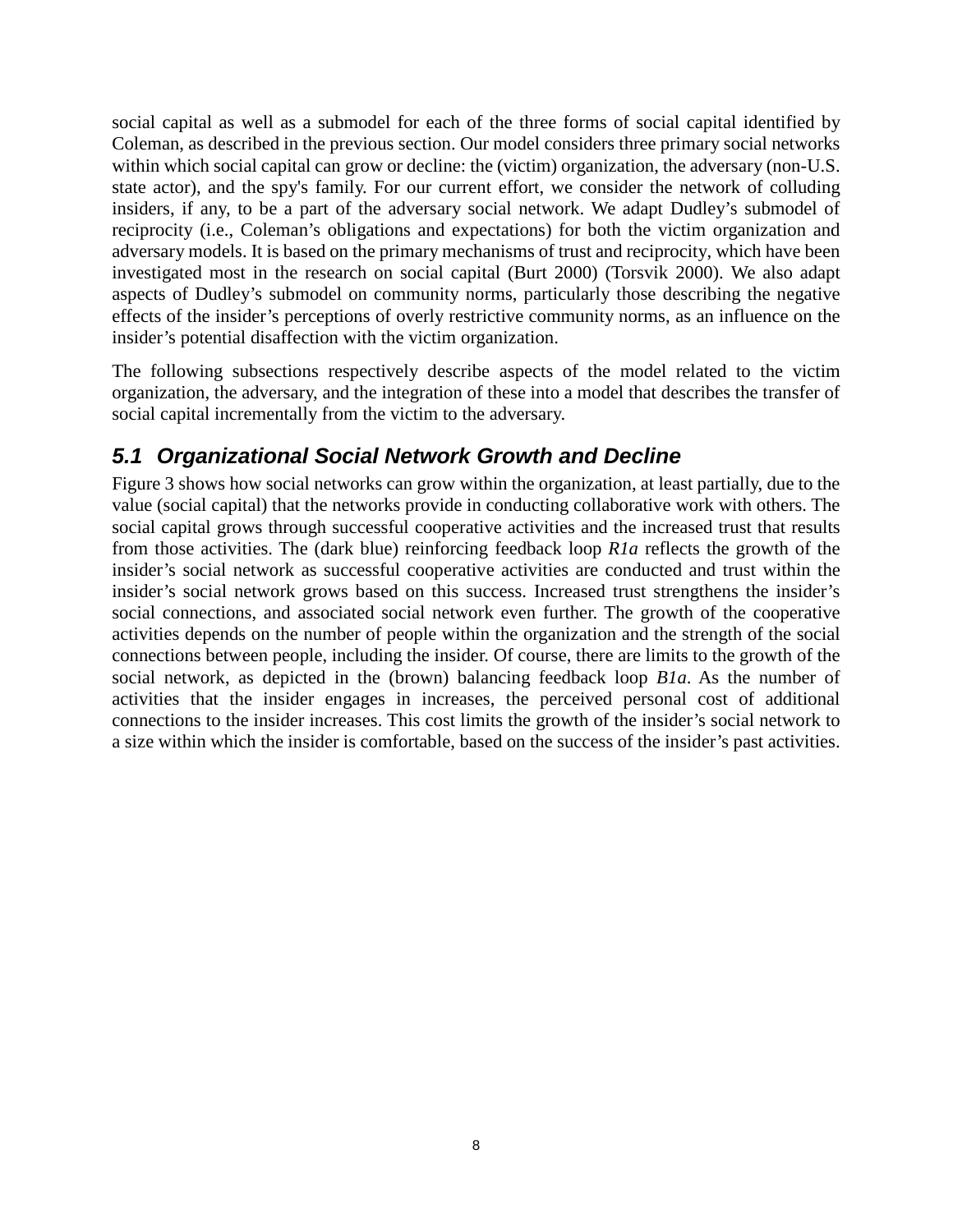

<span id="page-8-0"></span>**Figure 3: Organizational Social Capital Growth**

As seen in the lower left of [Figure 3,](#page-8-0) disaffection with the organization may come about for multiple reasons. Past CERT research shows that professional stressors (e.g., negative performance reviews, lack of promotion, being reassigned to a less attractive position) can have a huge impact on the insider and potentially influence his/her decision to spy (Band et al. 2006). Resilient employees will be less impacted by the setbacks, but disaffection may still occur (Seligman 2012). The (purple) balancing feedback loop, *B2,* shows that as the organizational social network grows, there is a greater need for constraints on employee behavior in the form of policies and rules. Research has shown that dense social networks at the aggregate level lead to norm enforcement (Kadushin 2012, page 184) (Glanville and Bienenstock 2009). In many ways, such constraints help the social network operate more efficiently since assumptions about coworker behaviors can be made. Local rules and policies can only constrain the contextual rules and policies further. These rules and policies should be consistent with the contextual constraints, but may become burdensome, at least as perceived by the insider, and result in greater disaffection with the organization. The *B2* feedback loop may limit the growth of the insider's social capital and engagement within the organization, and be a source of disconnection for the insider. This disconnection may be the cause of the insider turning to the adversary, which we will discuss in the next section.

#### *5.2 Adversary and Family Social Capital*

Figure 4 describes the aspects that grow the insider's social capital with the adversary, which is based on a subset of the primary mechanisms underlying growth of the organizational social capital. The feedback loops *R1b* and *B1b* reflect the growth and limits to growth in the adversary social network that were described in *R1a* and *B1a* in the victim organizational social network. The adversary social network, except for colluding insiders, will not be as interconnected and may be more ephemeral than the organizational social networks, just because the nature of the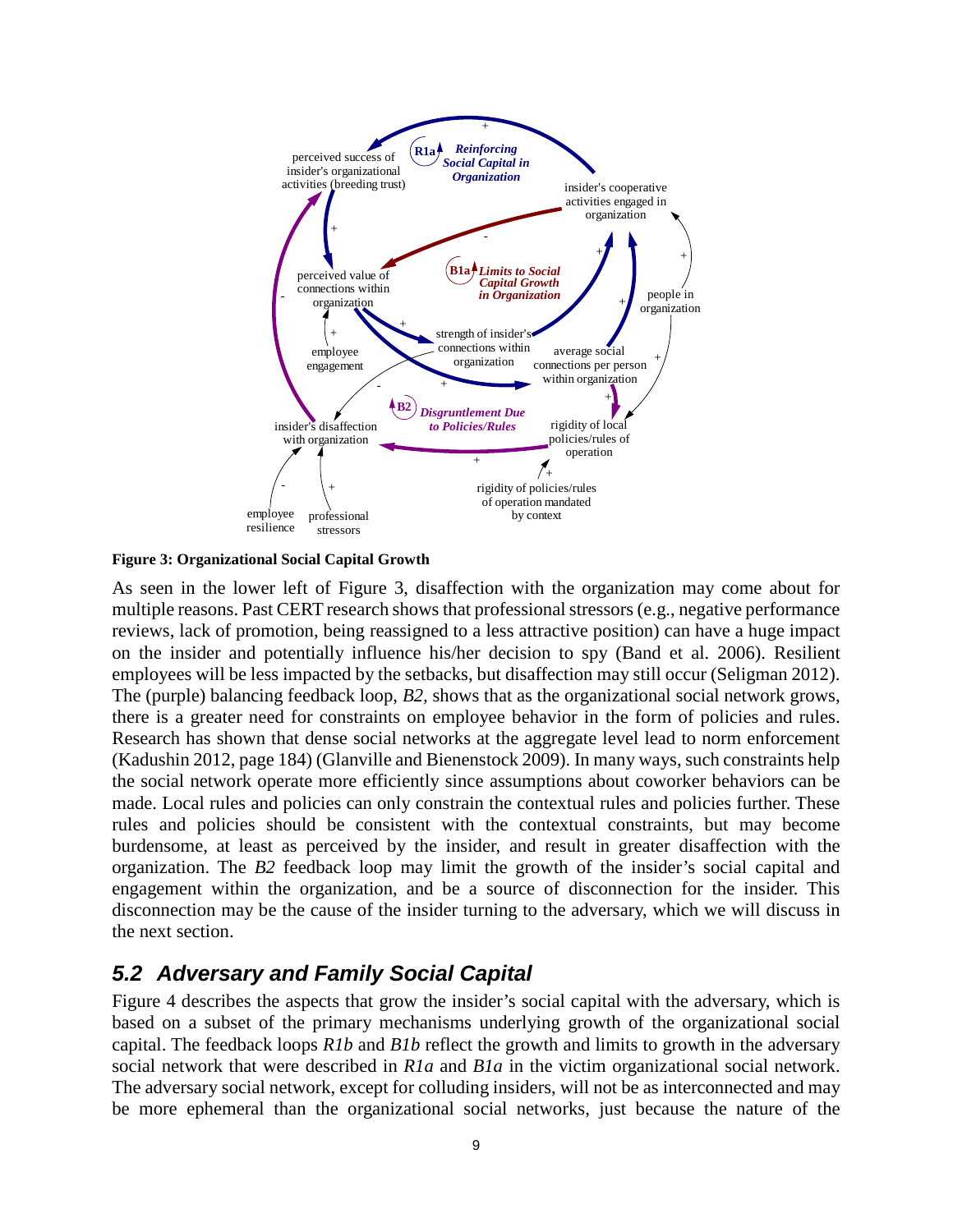relationship between the insider and the adversary is a covert activity that both sides will be very cautious with, at least in the early stages. As shown in the lower left of [Figure 4,](#page-9-0) the insider's incentive to spy is influenced by the insider's ideological motivation, financial desperation, and coercion. The link with organizational disaffection will be made in the next section.



<span id="page-9-0"></span>**Figure 4: Adversary and Family Social Capital**

As shown in the (light blue) reinforcing feedback loop *R2*, the insider's financial desperation also has a negative influence on the strength of the insider's connections with family, creating its own incentive to spy. The reinforcing aspect of this dynamic is that, as the insider spies, it creates additional stress on the insider and weakens the connections even further. While not all families will respond this way to financial desperation, we hypothesize that this desperation is the cause behind many of the spies' disaffection with family that we see in the incidents.

#### *5.3 Pulling It All Together*

Figure 5 shows the primary interconnections between the submodels described in the previous two sections. As alluded to previously, the insider's disaffection with the organization influences the insider's incentive to spy, as shown in the bottom middle of [Figure 5.](#page-10-0) As discussed previously, the motivation variables are somewhat independent, reflecting the fact that spies can have multiple motivations. However, the bipolar nature of these motivations are reflected in the simulation model discussed later.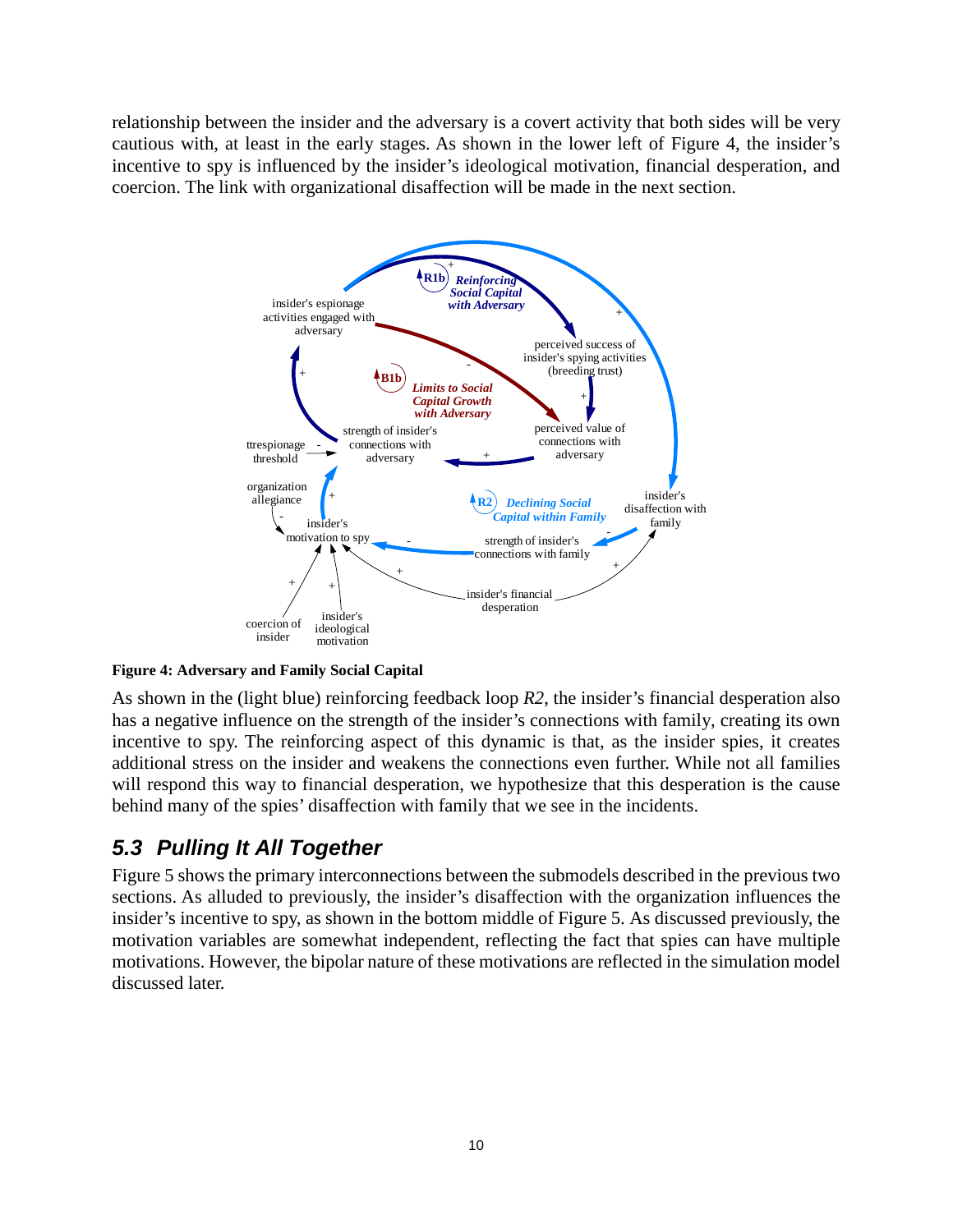

<span id="page-10-0"></span>**Figure 5: Social Capital Transfer Causal Loop Diagram**

The crossing influences between the two submodels in the middle of [Figure 5](#page-10-0) reflect the assumption that keeping up the social connections within the organization makes it harder to keep up the connections with the adversary and vice versa. Thus, the growth in either domain is limited by the activity going on in the other domain.

## **6 Simulation Modeling and Analysis**

The causal loop diagram presented above is an abstraction of the system dynamics simulation model on which our analysis is based, which is shown in Appendix B. Appendix C shows an abstract interface for interacting with the model. The causal loop diagram simplifies various aspects of the simulation model for ease of presentation and understanding. For example, the causal loop diagram refers abstractly to the strength of social network connections. Dudley's original model uses the number of connections as the basis for social capital accumulation. (Dudley 2004) In addition to connection count, we also track the strength of dyadic, interpersonal connections, referred to as "ties" in the literature. (Marsden and Campbell 1984)(Marsden and Campbell 2012)(Friedkin 1990) This combinations forms what we call the "insider's composite connection strength" in the simulation model.

The simulation model that we describe here is a preliminary model in the sense that it is a vision of what we expect to find in our research, not the actual findings themselves. We continue to refine and ground the model on future research. Nevertheless, the current model is exhibiting certain aspects of the incidents that we have studied and common sense attributes that one would expect these incidents to possess. For example, the current model shows that while a medium level of motivation in a single dimension is not enough to spur espionage, a high level of motivation is. In addition, a medium level of motivation across orthogonal motivational attributes can spur espionage (e.g., a medium level of disaffection as well as medium ideological motivation). As in Stone's analysis previously described, real incidents can be spurred by multiple motivations across the two axes.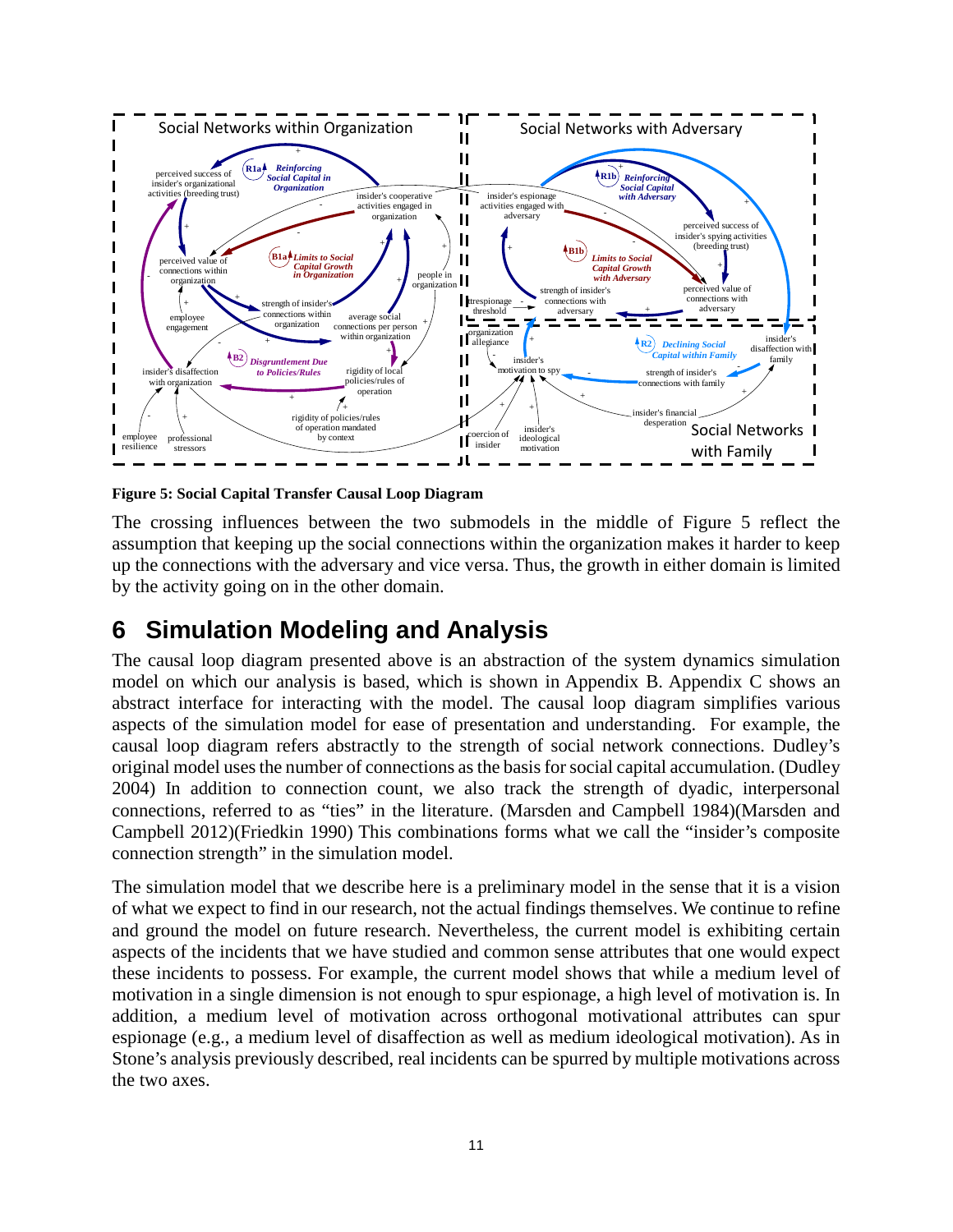#### *6.1 Working Hypotheses*

Based on our previous experience analyzing social networks of various individuals and groups, we identified four working hypotheses that are the subject of our research. While these hypotheses may be refined based on our ongoing modeling and analyses, this section describes our current understanding of these hypotheses, including possible measures for their evaluation and initial support based on past work and established theory.

*Hypothesis 1) The strength of the spy's social network connections with non-colluders in the organization is low (compared to the average employee) and generally decreases through time.*

Weak connections with others in the organization may indicate that the insider has less to lose through spying, or less of a perceived obligation to the organization and coworkers, and therefore may promote spying as an alternative. In addition, Ronald Burt reported that dense networks facilitate sanctions (possibly through improved detection/deterrence of wrongdoing) because there are more people who can "act in concert against someone who violates their norms of conduct" (Burt 2000).

With regard to the specific incidents studied, Walker was generally well regarded at work (Hunter 1999, 25–26)(Barron 1987, 61–62, 173) and socialized with coworkers when off duty. He was careful to cultivate individuals useful to him; at the same time, his marriage was deteriorating and his relations with his wife and children were abusive. He was able to cultivate a series of friends throughout his life and kept some degree of contact with his extended family (Earley 1988). In contrast, Manning had trouble connecting with coworkers and regarded his entry into the military as a mistake almost immediately. He completed basic training on the second try, but despite desirable technical skills then in short supply, his commanders considered leaving him behind when the unit deployed to Iraq. Manning's sexual orientation reportedly alienated him from his fellow soldiers. His family relationships were troubled, although he did develop relationships outside the military and his family (Nicks 2012).

Our preliminary model reflects the downward trend in the organizational social network of someone who starts spying. Figure 6 through Figure 8 shows this trend for the number of connections the insider has with others in his social network, interpersonal tie strength, and composite connection strength measures. The composite measure is simply the product of connection count and the tie strength. These measures of the insider's connection with others are represented as array variables, one for each the organization (org), the adversary (adv), and the family (fam).

This simulation was generated with the follow settings:

insider's allegiance to the  $US = 0.4$ insider's disaffection with organization  $= 0.5$ insider's financial desperation  $= 0.5$ espionage threshold  $= 0.25$ 

With these settings, the espionage began at about month 36, as illustrated in the graph, upon the rise of the social network connections with the adversary. As shown in Figure 4, the other input to the insider's motivation to spy - the strength of the insider's connections to family - is an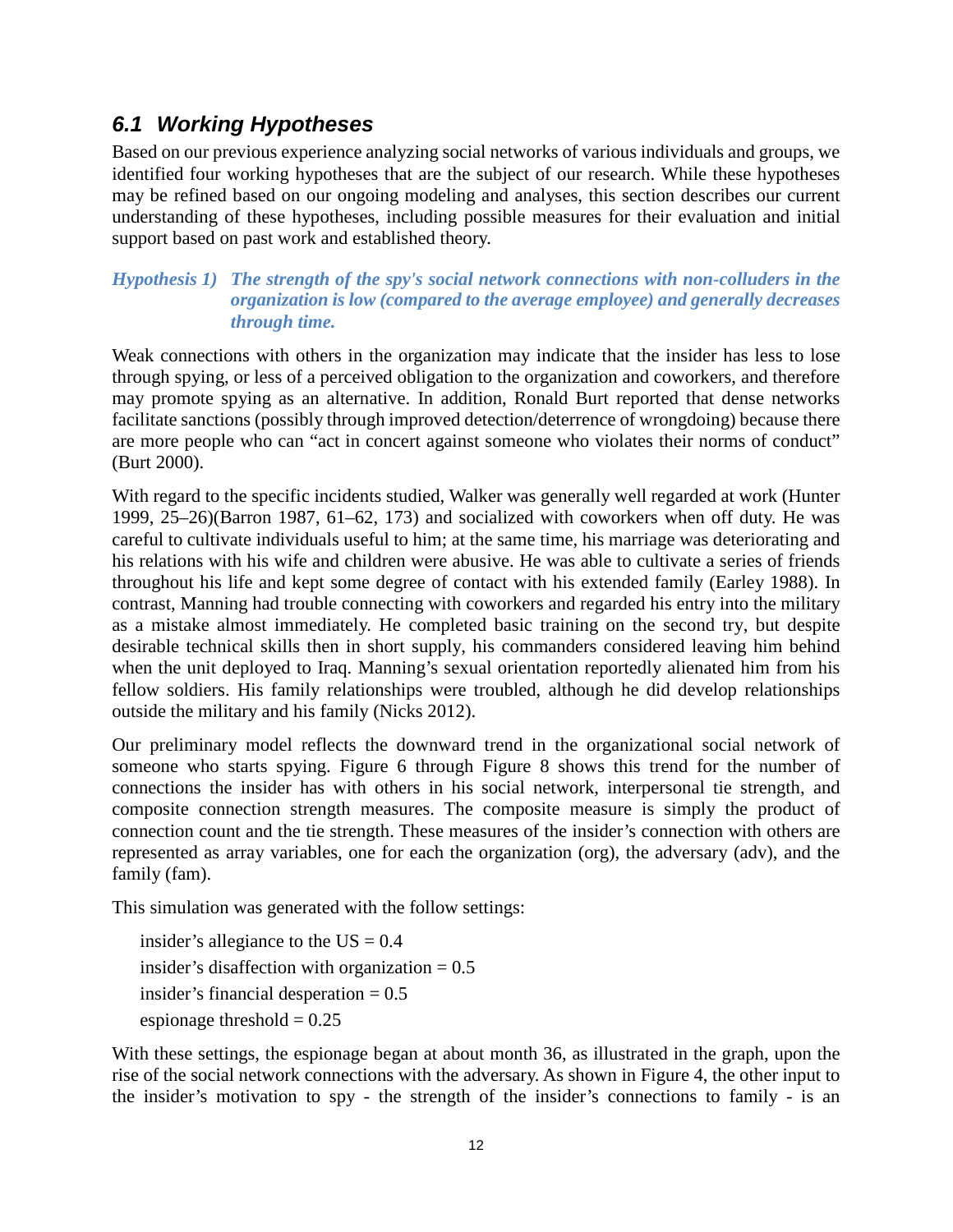endogenous variable whose value depends on disaffection due to financial desperation and the stress of spying.



Insider's Direct Connections

**Figure 6: Connection Count with Medium Disaffection and Desperation**



**Figure 7: Social Network Tie Strength with Medium Disaffection and Desperation**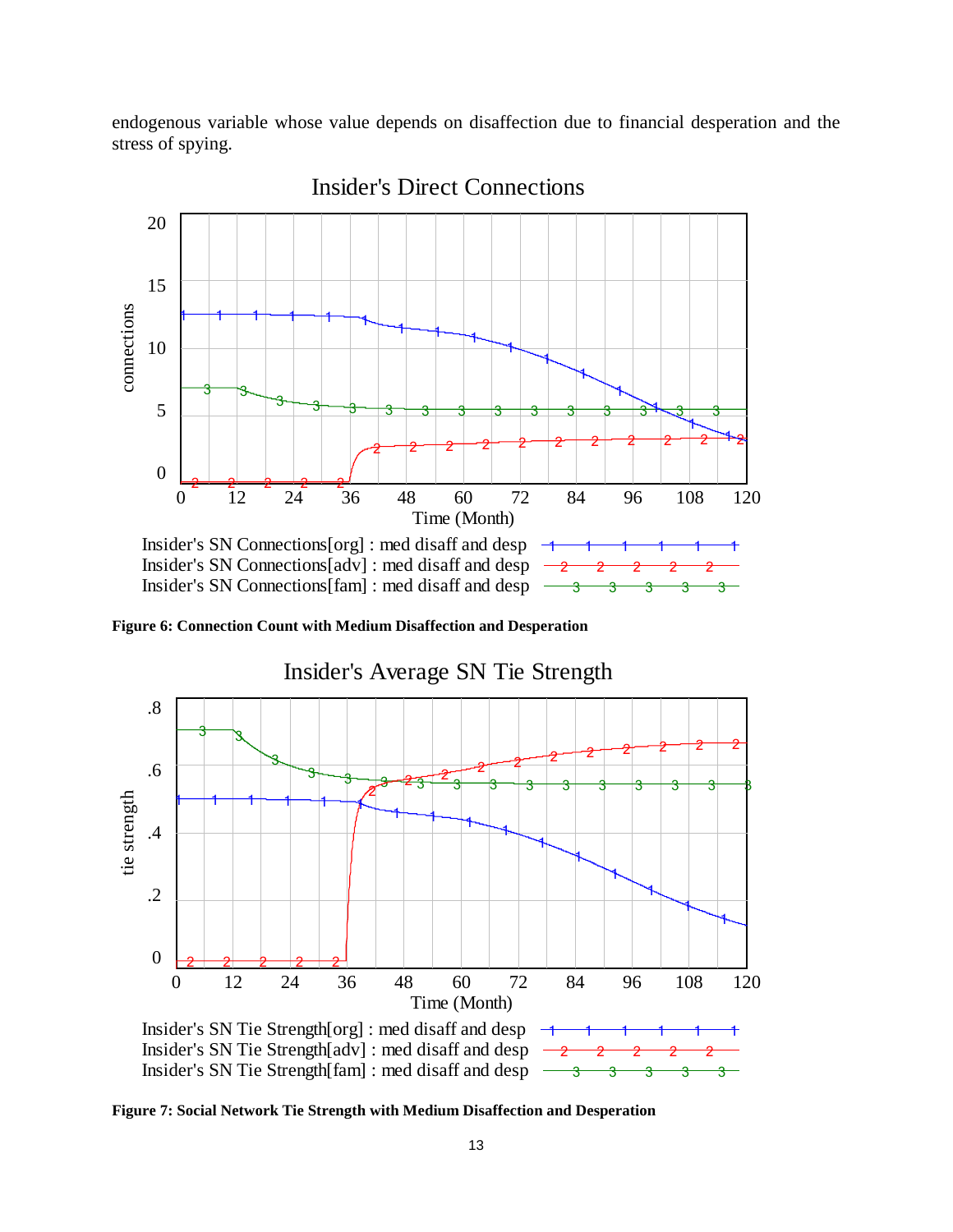

**Figure 8: Composite Connection Strength with Medium Disaffection and Desperation**

#### *Hypothesis 2) The social network connections between the spy and the adversary will generally grow stronger, but may be ephemeral.*

We expect the social network that the spy has with the adversary will grow, but will plateau fairly early on to keep a relatively low profile from U.S. authorities. This social network may be ephemeral both from the perspective of substitutions of contacts that the spy has with the adversaries, as well as possibly on-again, off-again spying activity. However, once the spy starts spying, the adversary will always have a "stick" to keep them going.

We see two patterns for espionage, based on the two case studies. Walker's espionage was a connection with a disciplined adversary who aimed to preserve their source by

- limiting contacts to dead drops within the U.S. augmented by occasional face-to-face meetings abroad
- strictly controlling knowledge about the contact

The initial connections were face-to-face (Walker simply walked into the Soviet Embassy with follow-up meetings in the Washington, D.C. area), but thereafter the contacts were restricted. However, the flow of cash payments, notes, and occasional personal contacts were aimed at supporting relatively good feelings, even through periods of strain when the information flow or payment amounts were at issue (Earley 1988; Prados 2010). In Manning's case, his contacts with the hacker community were undisciplined (in the espionage sense) and played out in an environment where information and access to information were both entrée and demonstrations of worth. Manning initiated and cultivated his contacts as a social network, reinforcing his sense of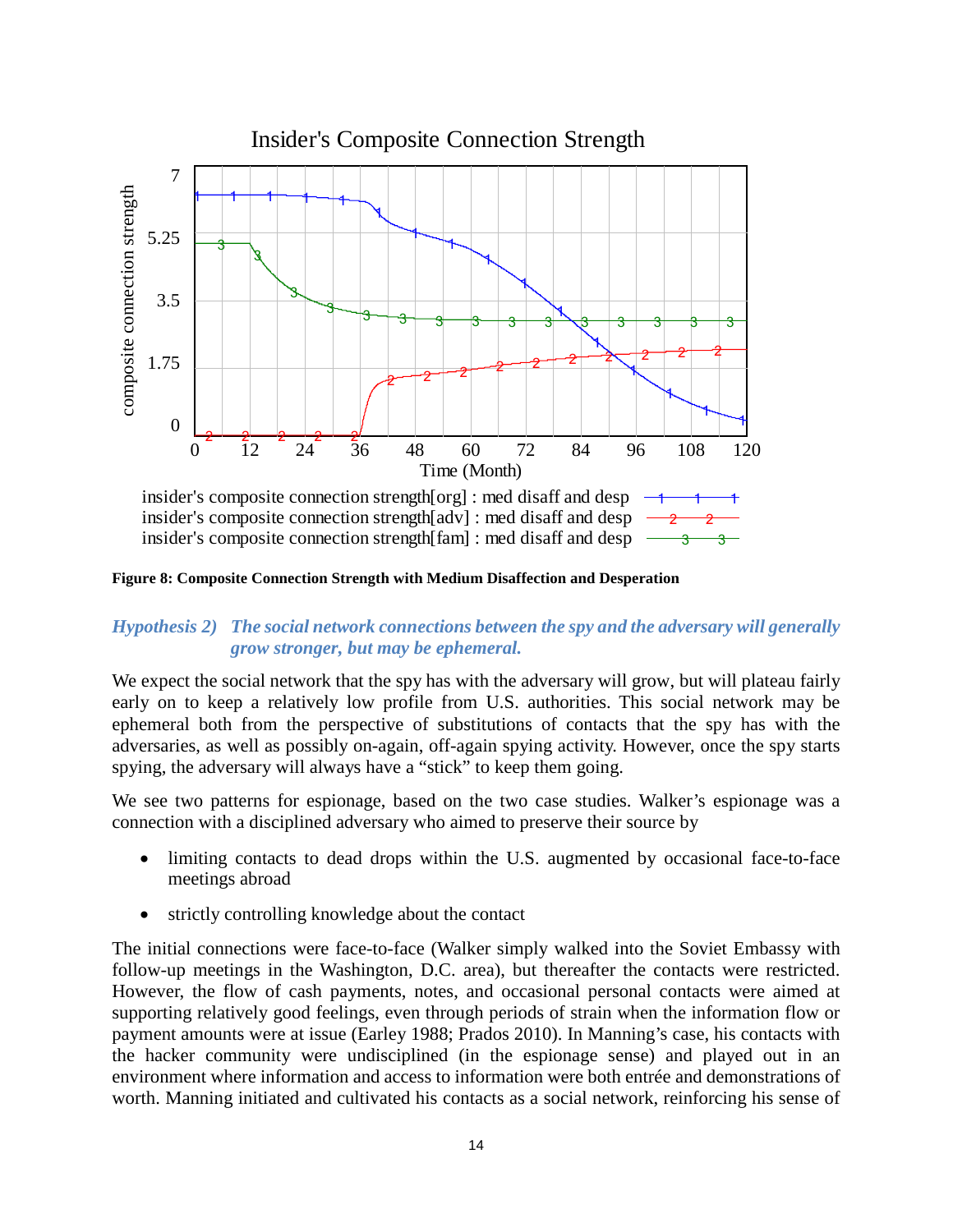self-worth. Because Manning's arrest followed fairly quickly after he started spying, it is difficult to determine the trajectory of the network over time (Fishman 2011).

With regard to the simulation model, the graphs in Figure 6 through Figure 8 show the social network connection between the insider and the adversary increasing for about the first three months upon the start of the espionage. This increase is not surprising given that the starting point of the simulation was established to be when there were no connections with the adversary. While this increase is not necessarily the case in all incidents, it is fairly common. Another relevant measure is the ratio of the social network connections to the total number of connections as shown in Figure 9 with the same settings as for Figure 6 through Figure 8. The sharp rise in the ratio of the adversary to organization social connections commences first with the rise of connections with the adversary at month 36 and later with the collapse of the insider's social network with the organization at about month 78. Also note that spies are exploiting the "structural holes" between the competitor and the organizational social networks, and thus may gain a sense of power through that exploitation (Coleman 1988).



**Figure 9: Ratio of Social Network Connections with Medium Disaffection and Desperation**

#### *Hypothesis 3) The strength of the spy's social network connections with family decreases during the early stages of spying, especially financially-motivated spying.*

Figure 6 through Figure 8 shows the social network connection between the insider and his/her family decreasing at the point at which the equilibrium was perturbed with organizational disaffection and financial desperation. This behavior is consistent with findings of the disrupted family networks associated with criminals. In our case, the model assumes that the family is disrupted due to a financial crisis; the decision on the part of the insider to spy is to help resolve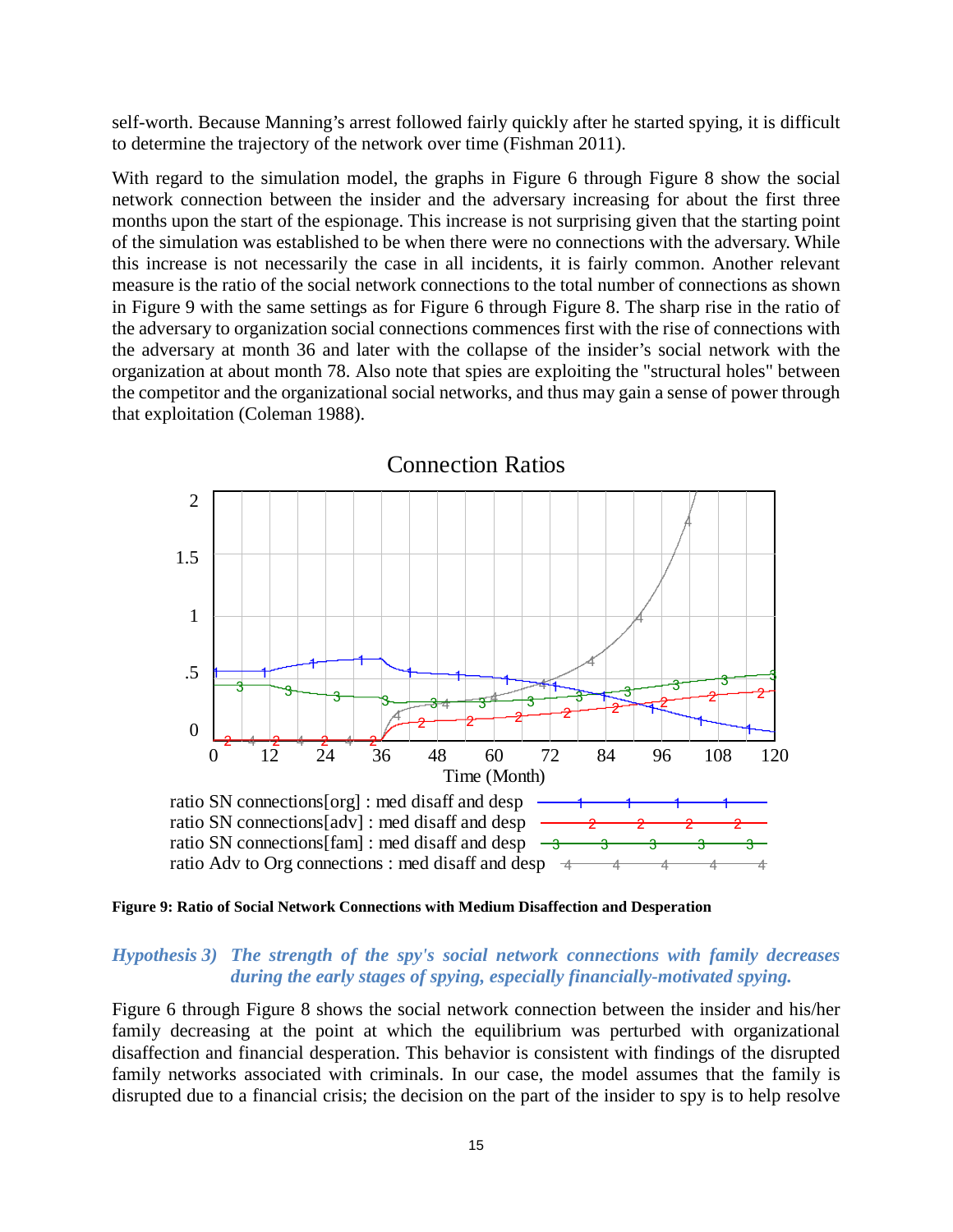that crisis; and the stress due to the spying is likely to impact family relationships. There is still a fair degree of uncertainty regarding the strength of family connections for strictly ideological or disaffected spies.

In the two incident studies, both individuals came from troubled family backgrounds. In Walker's case, his entry to the military was engineered by his older brother as a way of helping him avoid criminal charges, although he generally did well in his U.S. Navy career as an enlisted man and warrant officer. For a period of time, Walker was optimistic about his marriage and family, but this optimism rapidly deteriorated when his wife did not meet his demands and expectations. Still, when Walker initiated spying, and particularly after his wife became aware of this fact, further stress was placed on an already troubled relationship (Earley 1988). In Manning's case, monetary reward did not figure as an important motivation in his turn to espionage.

#### *Hypothesis 4) The strength of the spy's social network connections increases among the colluders, if any.*

Colluders include those who help the subject spy and may work for the victim organization (insider colluders) or third parties (outsider colluders), but are not part of the adversary organization. We have not modeled colluders as a distinct subgroup in our current modeling efforts. We expect to expand the model in this direction as we find out more. We expect this working hypothesis to hold as it has in analyses in similar domains (e.g., Enron insiders formed a densely connected subgroup (Diesner, Frantz, and Carley 2005)).

In the incident studies, Walker cultivated two kinds of insider contacts: one with his Soviet paymasters and the other with members of his personal spy ring. In the former case, tradecraft and Soviet espionage techniques limited contacts, and the third-party Soviet connection was always subject to tension and fear (although the Soviets went to some pains to curry Walker's favor and feed his vanity through written and face-to-face contacts). Walker's home-grown network centered on Walker and reflected his approach of identifying people useful to him and manipulating them to his needs. This manipulation could take the form of friendship, but Walker's demands and the stress of espionage tended to break down the cultivated connections over a period of time. However, it is notable that a great many individuals knew with reasonable certainty that Walker was a spy but did not communicate this information to authorities (although his ex-wife eventually did so) (Earley 1988; Earley 2014; Barron 1987).

In the Manning incident, he did not have colluders inside his workplace (the military) but did cultivate contacts in the hacker community using his access to information as a means of forging contacts. An ill-judged contact with a publically known hacker was the immediate cause of Manning's arrest. Given the potential legal consequences of his contacts, much debate and discussion has occurred about how much Manning's contacts in the hacker community influenced his decision to reveal secret information (versus self-motivation) (Nicks 2012).

#### *6.2 Possible Uses of the Model*

Indicators that might be derived from our research in sociotechnical network analyses are, of course, a major source of detection controls. Low levels of social capital combined with suspicious information flows are likely to be a good source of early indicators with relatively low levels of false positives. Employee privacy will be a major concern for organizations wishing to use such indicators to monitor employee behavior. We believe that the details of these indicators and the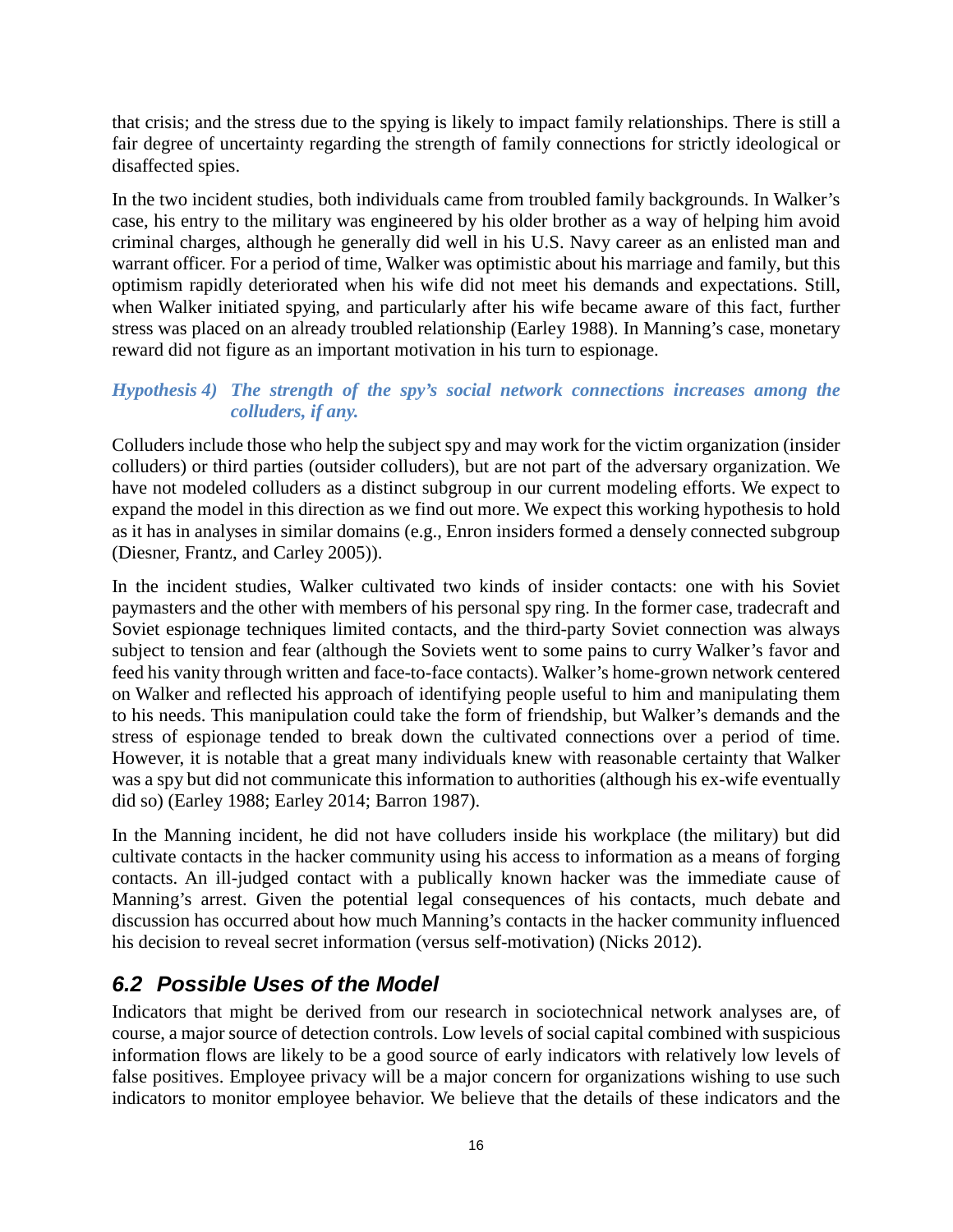extent to which they can be used while preserving employee privacy rights will be managed with continued progress in our research, but perhaps the greatest potential for reducing the insider threat is by disincentivizing employees using management strategies to increase employee job engagement (Adler and Kwon 2002)(Ellinger et al. 2013). This proactive, preventative approach improves employee satisfaction, productivity, and organization performance, as well as (probably) reduces the insider threat.

How effectively these approaches reduce the threat will require long- term study, but this approach is important and often overlooked in an environment where existing insider threat controls may have negative unintended consequences associated with their use as well as unknown effectiveness. Of course, deterrence of insider threat is a more often prescribed strategy by insider threat experts, but we distinguish disincentivization from deterrence. Deterrence involves the use of a "stick" (e.g., punishment for violations of an acceptable use policy), whereas disincentivization of the threat involves approaches that benefit the employee as much as the organization. The former is in place in case the insider acts or is tempted to act maliciously, while the latter is more about setting up the conditions under which the insider would never consider acting maliciously.

We can increase the level of engagement virtually in our model to test the potential effectiveness of approaches proven to improve employee engagement. A recent survey indicates that the following organizational practices are key to improving employee engagement (TinyHR 2014):

- showing employee appreciation and recognition
- fostering a positive work culture
- mapping professional growth plans
- recruiting collegial, hard-working colleagues
- hiring managers that are truly (transformational) leaders
- empowering employees with tools to succeed
- enabling peer recognition

Of course, the quality of relationships among co-workers is important (Ryan and Deci 2000)(Shuffler, DiazGranados, and Salas 2011) as is social capital generally (Ellinger et al. 2013) (Fishbein and Ajzen 1975).

Employee engagement is currently linked into the model in a way that influences the insider's perceptions regarding the value of the organization's social network connection in the causal loop diagram of Figure 3 and the stock and flow diagram in Figure 11 of Appendix B. This simple influence (not affected at all by likely feedback from other parts of the model) increases employee engagement and simply delays the onset of the espionage without addressing the underlying cause. Additional future research is necessary to understand and model the feedback effects on employee engagement to assess the likely impacts more realistically. An important example of such effects are the alignment of management style with employee motivational focus (Higgins 2005)(Higgins 2006)(Brockner and Higgins 2001)(Johnson, Chang, and Yang 2010). The resilience of employees is also important so that natural employee engagement is not undermined by personal and professional setbacks and disappointments (Seligman 2012)(Reivich and Shatte 2003)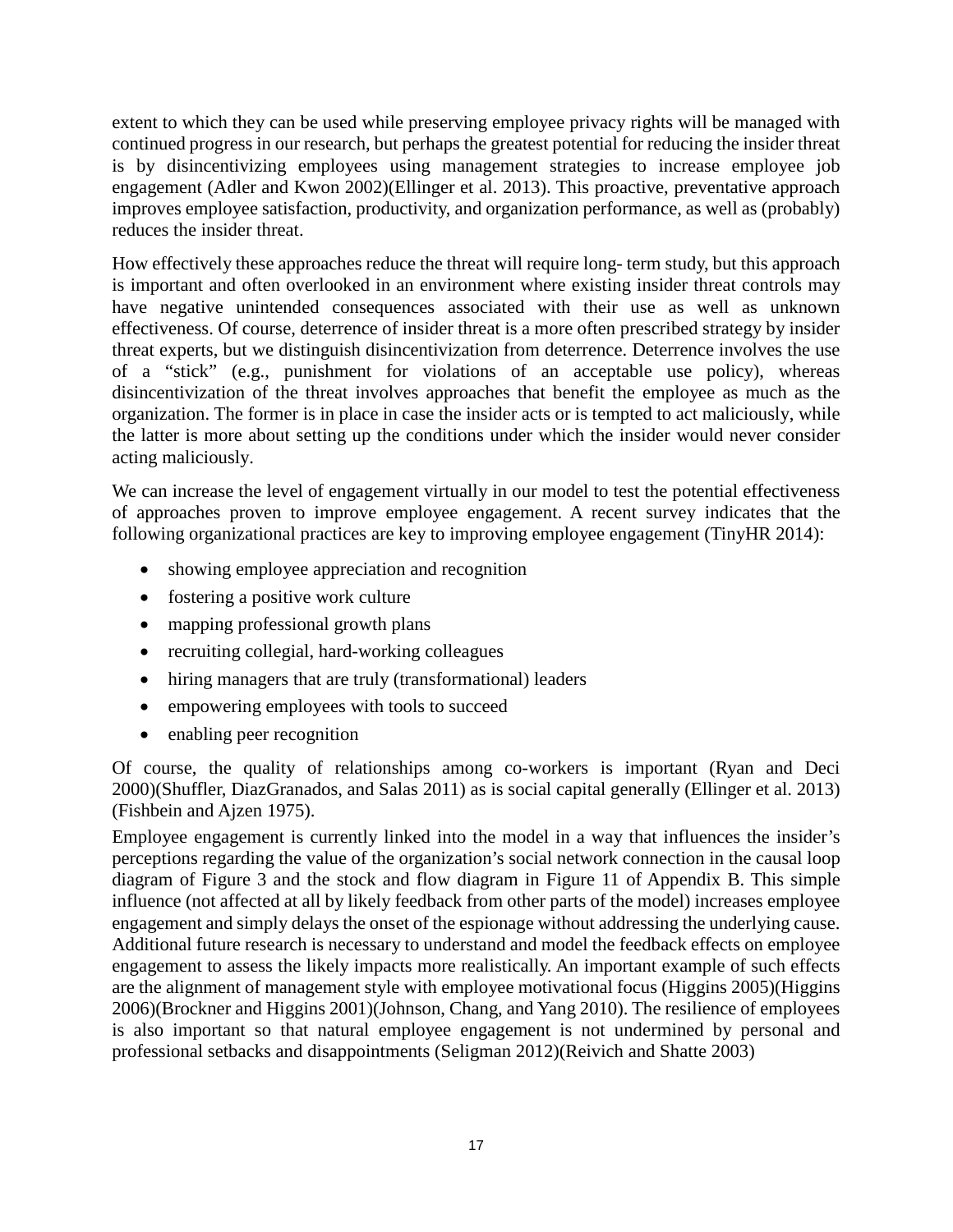# **7 Conclusion**

This paper describes a model of insider espionage social networks based on our preliminary analysis of two espionage incidents. Clearly, no firm conclusions can yet be drawn and much work remains in the areas of analysis of additional incidents and comparison data of the average employee. The model that we present in this paper will surely change, perhaps a great deal, as we continue our research. Nevertheless, it provides a useful "stake-in-the-ground" and vision for our future efforts.

We continue to make progress analyzing the social networks of actual espionage incidents. Simultaneously, we are analyzing the social networks using a large email corpus of an assumednormal population, representative of organizations in the espionage cases. The email corpus, while limiting the medium of communication, provides a way to easily construct a baseline level of communication for an organization over time. Additionally, it is possible to build a large number of social networks for everyone in the organization. These social networks can be used to compare the social networks among employees, especially for changes over time. This analysis will also be useful for determining the significance of changes in the spy incident social networks. Lastly, this analysis will provide a more granular timeframe for the analysis of employee social networks.

# **8 Acknowledgements**

The authors would like to thank Randy Trzeciak and Sandy Shrum for their reviews and editing of this paper, and to Bill Claycomb and Craig Lewis for their ongoing collection and preparation of the comparison data.

Copyright 2015 Carnegie Mellon University

This material is based upon work funded and supported by the Department of Defense under Contract No. FA8721-05-C-0003 with Carnegie Mellon University for the operation of the Software Engineering Institute, a federally funded research and development center.

NO WARRANTY. THIS CARNEGIE MELLON UNIVERSITY AND SOFTWARE ENGINEERING INSTITUTE MATERIAL IS FURNISHED ON AN "AS-IS" BASIS. CARNEGIE MELLON UNIVERSITY MAKES NO WARRANTIES OF ANY KIND, EITHER EXPRESSED OR IMPLIED, AS TO ANY MATTER INCLUDING, BUT NOT LIMITED TO, WARRANTY OF FITNESS FOR PURPOSE OR MERCHANTABILITY, EXCLUSIVITY, OR RESULTS OBTAINED FROM USE OF THE MATERIAL. CARNEGIE MELLON UNIVERSITY DOES NOT MAKE ANY WARRANTY OF ANY KIND WITH RESPECT TO FREEDOM FROM PATENT, TRADEMARK, OR COPYRIGHT INFRINGEMENT.

This material has been approved for public release and unlimited distribution.

Carnegie Mellon® and CERT® are registered marks of Carnegie Mellon University.

DM-0002179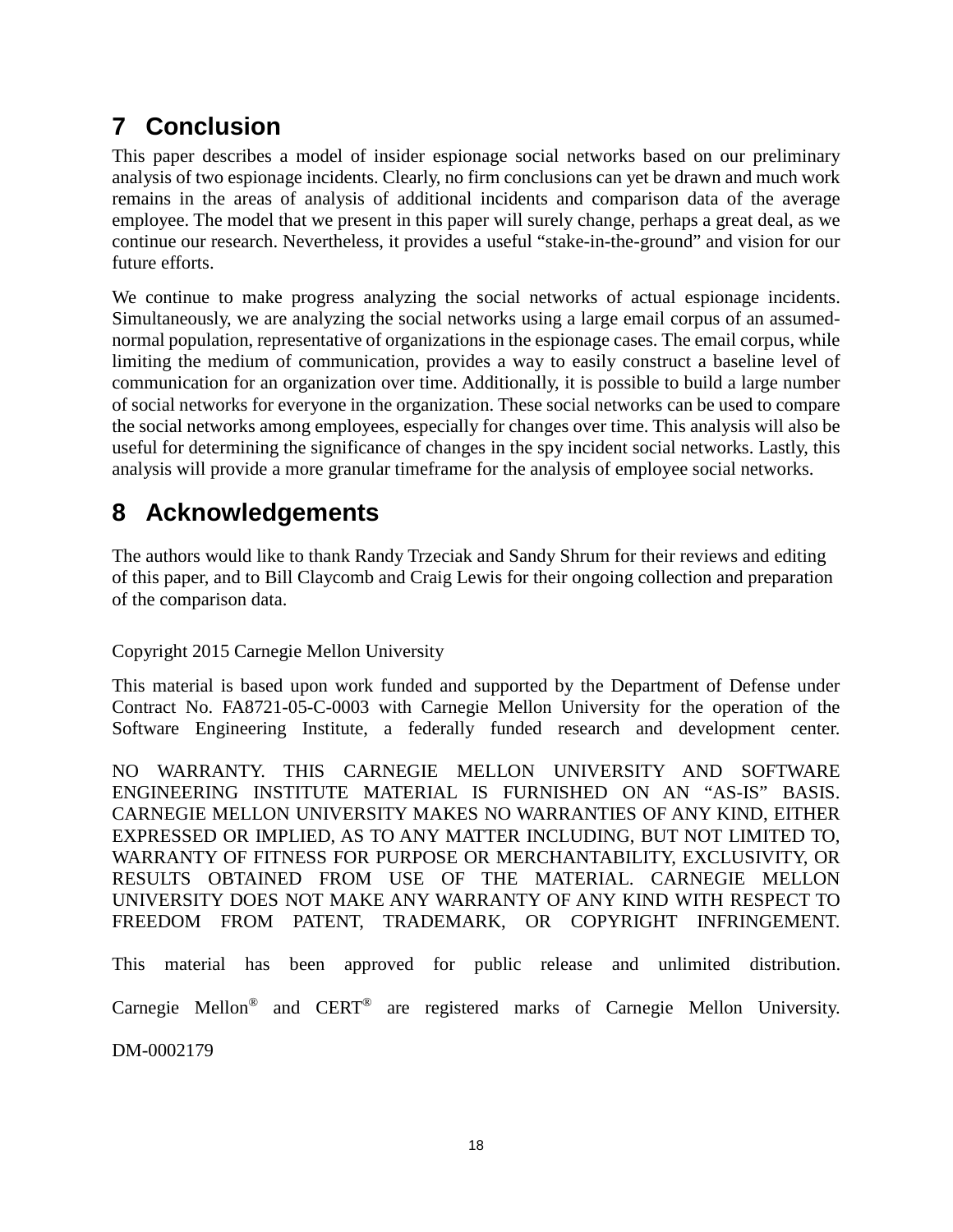#### **References**

- Adler, Paul S., and Seok-Woo Kwon. 2002. "Social Capital: Prospects for a New Concept." *The Academy of Management Review* 27 (1): 17.
- Andersen, David, Andrew P. Moore, Jeffrey M. Stanton, Eliot Rich, Elise A. Weaver, Jose J. Gonzalez, Jose Maria Sarriegui, Paseo Manuel De, Aldo Zagonel, and Mohammad Mojtahedzadeh. 2004. "Preliminary System Dynamics Maps of the Insider Cyber-Threat Problem." In *Proceedings of the International Conference of the System Dynamics Society*.
- Band, Stephen R., Dawn M. Cappelli, Lynn Fischer, Andrew P. Moore, Eric Shaw, and Randall F. Trzeciak. 2006. "Comparing Insider IT Sabotage and Espionage: A Model-Based Analysis." Software Engineering Institute Technical Report CMU/SEI-2006-TR-026.
- Barron, John. 1987. *Breaking the Ring: The Bizarre Case of the Walker Family Spy Ring*. Boston, MA: Houghton Mifflin Company.
- Brockner, Joel, and E. Tory Higgins. 2001. "Regulatory Focus Theory: Implications for the Study of Emotions at Work." *Organizational Behavior and Human Decision Processes* 86 (1): 35–66. doi:10.1006/obhd.2001.2972.
- Burkett, Randy. 2013. "An Alternative Framework for Agent Recruitment: From MICE to RASCLS." *Studies in Intelligence* 57 (1): 7–17.
- Burt, Ronald S. 2000. "The Network Structure of Social Capital." *Research in Organizational Behavior* 22: 345–423.
- Cappelli, Dawn M., Akash G. Desai, Andrew P. Moore, Timothy J. Shimeall, Elise A. Weaver, and Bradford J. Willke. 2007. "Management and Education of the Risk of Insider Threat (MERIT): Mitigating the Risk of Sabotage to Employers' Information, Systems, or Networks." ADA468801. Defense Technical Information Center (DTIC). http://oai.dtic.mil/oai/oai?verb=getRecord&metadataPrefix=html&identifier=ADA46880 1.
- Cappelli, Dawn M., Andrew P. Moore, and Randall F. Trzeciak. 2012. *The CERT Guide to Insider Threats: How to Prevent, Detect, and Respond to Information Technology Crimes (Theft, Sabotage, Fraud)*. Addison-Wesley.
- Chan, Marjorie. 2003. "Corporate Espionage and Workplace Trust/Distrust." *Journal of Business Ethics* 42 (1): 45–58.
- "Chelsea Manning." 2015. *Wikipedia, the Free Encyclopedia*. http://en.wikipedia.org/w/index.php?title=Chelsea\_Manning&oldid=642114007.
- Coleman, James S. 1988. "Social Capital in the Creation of Human Capital." *The American Journal of Sociology*.
- Colwill, Carl. 2009. "Human Factors in Information Security: The Insider Threat Who Can You Trust These Days?" *Information Security Technical Report*, Human Factors in Information Security, 14 (4): 186–96. doi:10.1016/j.istr.2010.04.004.
- Diesner, Jana, Terrill L. Frantz, and Kathleen M. Carley. 2005. "Communication Networks from the Enron Email Corpus 'It's Always about the People. Enron Is No Different.'" *Comput. Math. Organ. Theory* 11 (3): 201–28.
- Dudley, Richard G. 2004. "The Dynamic Structure of Social Capital: How Interpersonal Connections Create Communitywide Benefits."
- Earley, Pete. 1988. *Family of Spies: Inside the John Walker Spy Ring*. New York, NY: Bantam Books.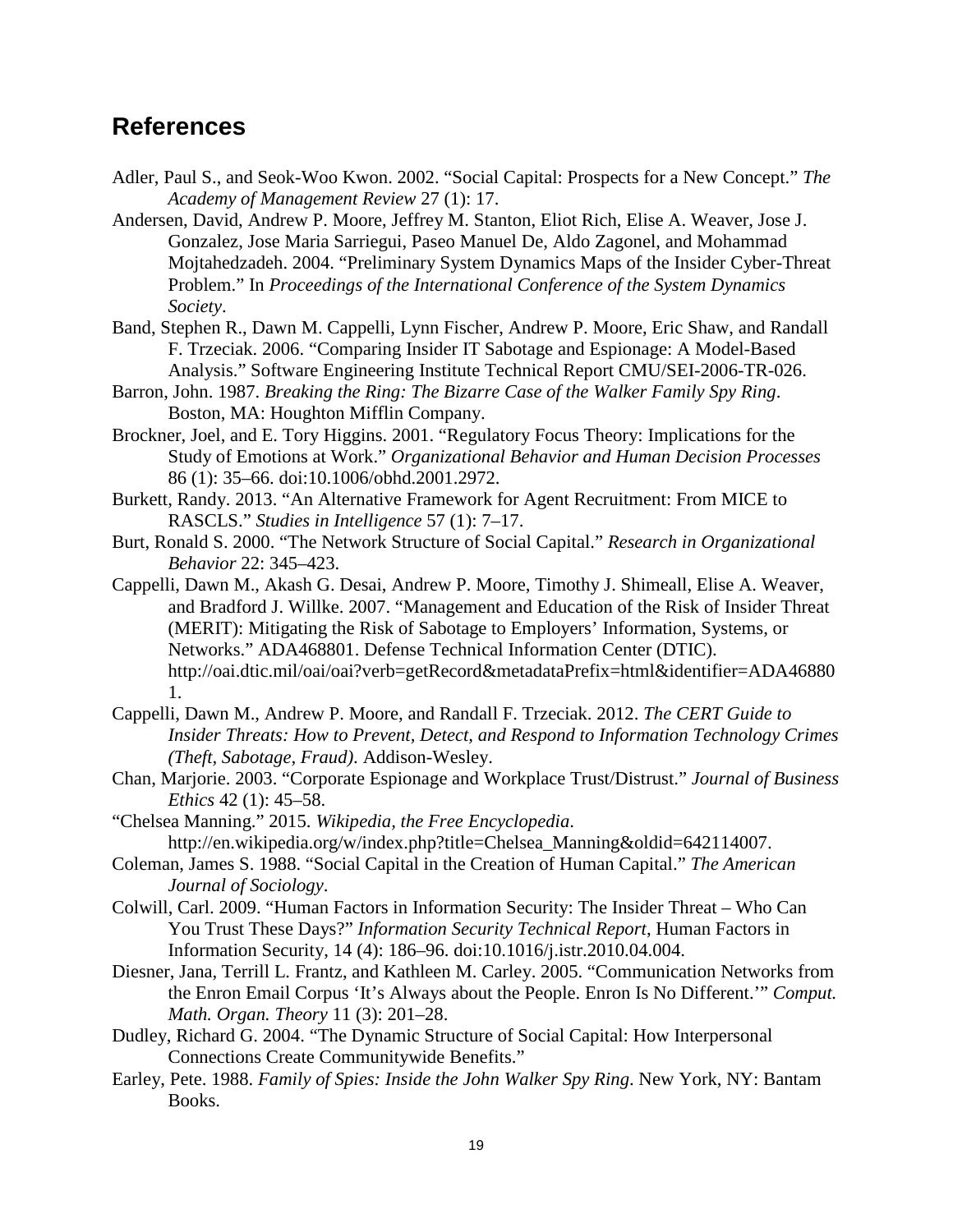———. 2014. "Boris Solomatin Interview." *Crime Library*. Accessed December 8. http://www.crimelibrary.com/terrorists\_spies/spies/solomatin/1.html.

Ellinger, Alexander E., Carolyn (Casey) Findley Musgrove, Andrea D. Ellinger, Daniel G. Bachrach, Ayşe Banu Elmadağ Baş, and Yu-Lin Wang. 2013. "Influences of Organizational Investments in Social Capital on Service Employee Commitment and Performance." *Journal of Business Research*, Recent Advances in Globalization, Culture and Marketing Strategy, 66 (8): 1124–33. doi:10.1016/j.jbusres.2012.03.008.

Federal Bureau of Investigation. 2014. "The Insider Threat: An Introduction to Detecting and Deterring an Insider Spy." *FBI*. September. http://www.fbi.gov/aboutus/investigate/counterintelligence/the-insider-threat.

Fishbein, Martin, and I. Ajzen. 1975. *Belief, Attitude, Intention and Behavior: An Introduction to Theory and Research*. Reading, Mass: Addison-Wesley Pub.

Fishman, Steve. 2011. "Bradley Manning's Army of One." *New York Magazine*, July 3. http://nymag.com/news/features/bradley-manning-2011-7/.

Forrester, Jay Wright. 1961. *Industrial Dynamics.* M.I.T. Press.

- ———. 1969. *Urban Dynamics*. M.I.T. Press.
- ———. 1971. *World Dynamics*. Wright-Allen Press.
- Friedkin, Noah E. 1990. "A Guttman Scale for the Strength of an Interpersonal Tie." *Social Networks* 12: 239–52.
- Glanville, Jennifer L., and Elisa Jayne Bienenstock. 2009. "A Typology for Understanding the Connections among Different Forms of Social Capital." *American Behavioral Scientist* 52 (11): 1507–30.
- Granovetter, Mark. 1985. "Economic Action and Social Structure: The Problem of Embeddedness." *American Journal of Sociology* 91 (3): 481–510.
- Herbig, Katherine L. 2008. "Changes in Espionage by Americans, 1947-2007." PERSEREC Technical Report 08-05. Defense Personnel and Security Research Center (PERSEREC). https://www.scribd.com/doc/192035027/Katherine-L-Herbig-Changes-in-Espionage-by-Americans-1947-2007-Technical-Report-08-05-Northrop-Grumman-March-2008.

Higgins, E. Tory. 2005. "Value from Regulatory Fit." *Current Directions in Psychological Science* 14 (4): 209–13. doi:10.1111/j.0963-7214.2005.00366.x.

- ———. 2006. "Value from Hedonic Experience and Engagement." *Psychological Review* 113  $(3)$ : 439–60.
- Hirschi, Travis. 1969. *Causes of Delinquency*. University of California Press.

Hunter, Robert. 1999. *Spy Hunter: Inside the FBI Investigation of the Walker Espionage Case*. Annapolis, MD: Naval Institute Press.

INSA. 2013. "A Preliminary Examination of Insider Threat Programs in the U.S. Private Sector." Intelligence and National Security Alliance.

http://www.insaonline.org/i/d/a/b/InsiderThreat\_embed.aspx.

- Johnson, Russell E., Chu-Hsiang (Daisy) Chang, and Liu-Qin Yang. 2010. "Commitment and Motivation at Work: The Relevance of Employee Identity and Regulatory Focus." *Academy of Management Review* 35 (2): 226–45.
- Kadushin, Charles. 2012. *Understanding Social Networks: Theories, Concepts, and Findings*. New York: Oxford University Press.
- Kermack, W. O., and A. G. McKendrick. 1927. "A Contribution to the Mathematical Theory of Epidemics." *Proceedings of the Royal Society of London A: Mathematical, Physical and Engineering Sciences* 115 (772): 700–721. doi:10.1098/rspa.1927.0118.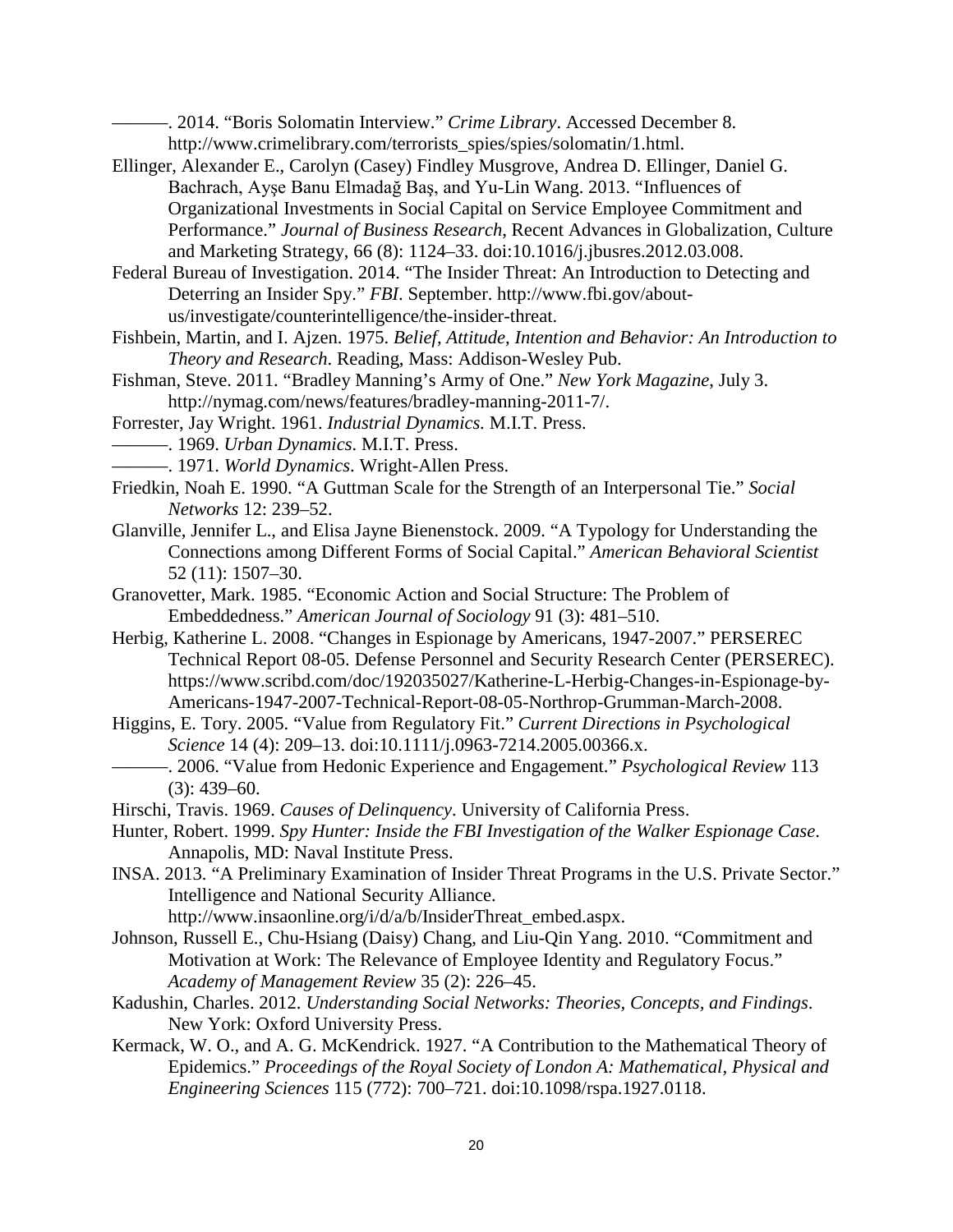Kraemer, Sara, Pascale Carayon, and John Clem. 2009. "Human and Organizational Factors in Computer and Information Security: Pathways to Vulnerabilities." *Computers & Security* 28 (7): 509–20. doi:10.1016/j.cose.2009.04.006.

- Lee, Siew Kim Jean, and Kelvin Yu. 2004. "Corporate Culture and Organizational Performance." *Journal of Managerial Psychology* 19 (4): 340–59.
- Lim, Bernard. 1995. "Examining the Organizational Culture and Organizational Performance Link." *Leadership & Organization Development Journal* 16 (5): 16–21.
- Magklaras, G. B., and S. M. Furnell. 2005. "A Preliminary Model of End User Sophistication for Insider Threat Prediction in IT Systems." *Computers & Security* 24 (5): 371–80. doi:10.1016/j.cose.2004.10.003.
- Marsden, Peter V., and Karen E. Campbell. 1984. "Measuring Tie Strength." *Social Forces* 63 (2): 482–501.
- ———. 2012. "Reflections on Conceptualizing and Measuring Ties Strength" 91 (1): 17–23.
- Martinez-Moyano, Ignacio J., Eliot Rich, Stephen Conrad, David F. Andersen, and Thomas R. Stewart. 2008. "A Behavioral Theory of Insider-Threat Risks: A System Dynamics Approach." *ACM Transactions on Modeling and Computer Simulation (TOMACS)* 18 (July): 2.
- Meadows, Donella H. 2008. *Thinking in Systems: A Primer*. Edited by Diana Wright. White River Junction, VT: Chelsea Green Publishing.
- Melara, C., J.M. Sarriegi, J. Gonzalez, A. Sawicka, and D.L. Cooke. 2003. "A System Dynamics Model of an Insider Attack on an Information System." In *Proceedings of the International Conference of the System Dynamics Society*.
- Moore, Andrew, P., Dawn M. Cappelli, H. Joseph, and Randall F. Trzeciak. 2007. "An Experience Using System Dynamics to Facilitate an Insider Threat Workshop." *Proceedings of the International Conference of the System Dynamics Society*.
- Morecroft, John. 2007. *Strategic Modelling and Business Dynamics: A Feedback Systems Approach*. John Wiley & Sons.
- Nicks, Denver. 2012. *Private: Bradley Manning, WikiLeaks, and the Biggest Exposure of Official Secrets in American History*. Chicago, IL: Chicago Review Press.
- Ogbonna, Emmanuel, and Lloyd C. Harris. 2000. "Leadership Style, Organizational Culture and Performance: Empirical Evidence from UK Companies." *The International Journal of Human Resource Management* 11 (4): 766–88.
- O'Reilly, Charles A., Jennifer Chatman, and David F. Caldwell. 1991. "People and Organizational Culture: A Profile Comparison Approach to Assessing Person-Organization Fit." *Academy of Management Journal* 34 (3): 487–516.
- Petty, M. M., N. A. Beadles, Christopher M. Lowery, Deborah F. Chapman, and David W. Connell. 1995. "Relationships between Organizational Culture and Organizational Performance." *Psychological Reports* 76 (2): 483–92. doi:10.2466/pr0.1995.76.2.483.
- Prados, John. 2010. "The Navy's Biggest Betrayal." *Naval History Magazine* 24 (3). http://www.usni.org/magazines/navalhistory/2010-06/navys-biggest-betrayal.
- Reivich, Karen, and Andrew Shatte. 2003. *The Resilience Factor: 7 Keys to Finding Your Inner Strength and Overcoming Life's Hurdles*. Reprint edition. New York: Harmony.
- Royds, J. 2009. "Virtual Battlefield." *CIR Magazine*.
- Ryan, Richard M., and Edward L. Deci. 2000. "Self-Determination Theory and the Facilitation of Intrinsic Motivation, Social Development, and Well-Being." *American Psychologist*, 68–78.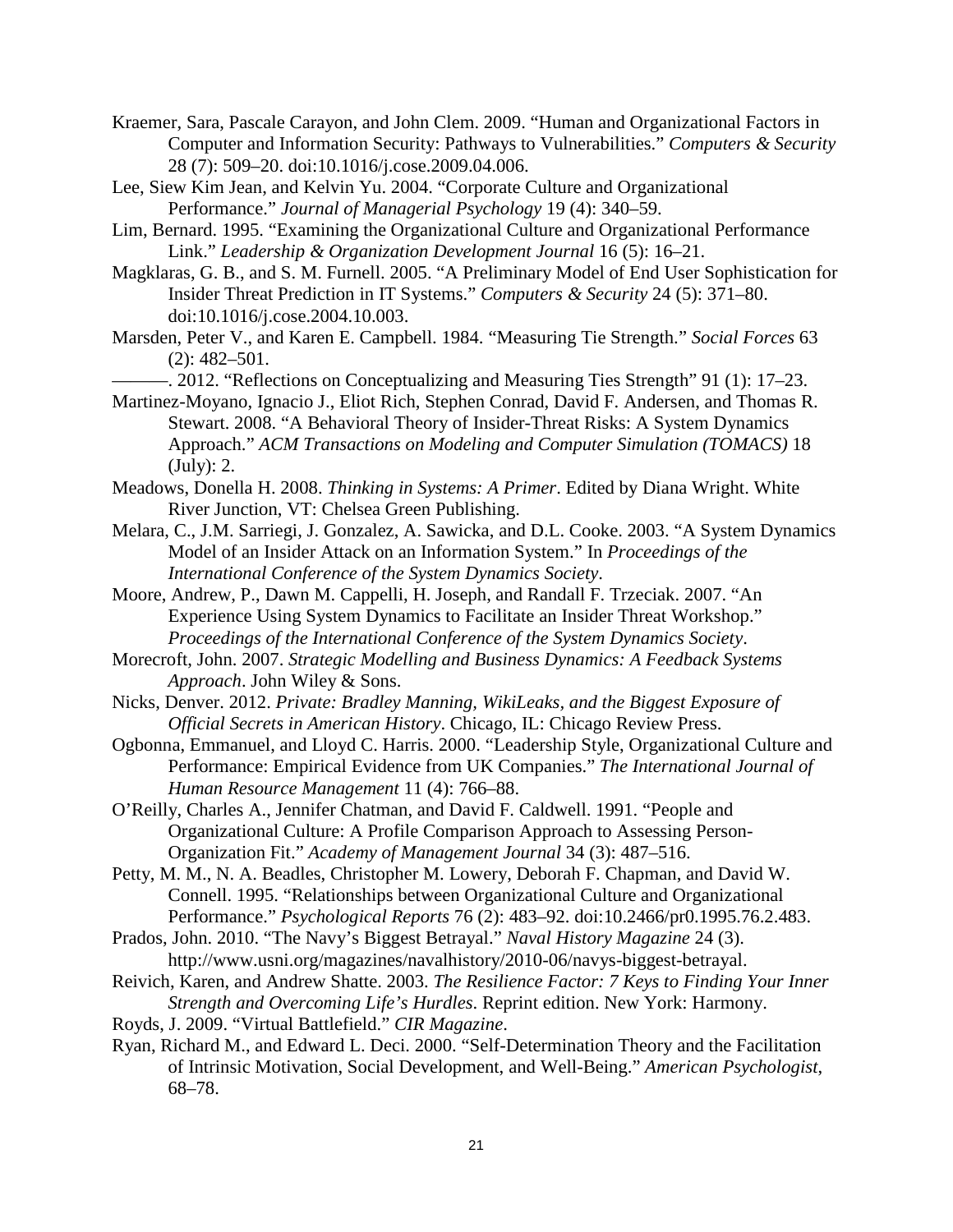- Schneier, Bruce. 2012. *Liars and Outliers: Enabling the Trust That Society Needs to Thrive*. Wiley. http://www.barnesandnoble.com/w/liars-and-outliers-bruce-schneier/1104530608.
- Seligman, Martin E. P. 2012. *Flourish: A Visionary New Understanding of Happiness and Well-Being*. Reprint edition. New York: Atria Books.
- Shaw, E. D., J. M. Post, and K. G. Ruby. 1999. "Inside the Mind of the Insider." *Security Management* 43 (12): 34–44.
- Shuffler, Marissa l., Deborah DiazGranados, and Eduardo Salas. 2011. "There's a Science for That: Team Development Interventions in Organizations." *Current Directions in Psychological Science - CURR DIRECTIONS PSYCHOL SCI* 20 (6): 365–72.
- Sterman, John D. 2000. *Business Dynamics: Systems Thinking and Modeling for a Complex World with CD-ROM*. Boston: McGraw-Hill/Irwin.
- Stone, LeRoy A. 2001. "A Two-Factor Motivational Theory for Spying Behavior." *Psychology of Espionage Reports* 2.
- TinyHR. 2014. "The 7 Key Trends Impacting Today's Workplace: Results from the 2014 TINY Pulse Employee Engagement and Organizational Culture Report." Survey Results and Recommendations. TinyHR. http://www.tinyhr.com/2014-employee-engagementorganizational-culture-report.
- Torsvik, Gaute. 2000. "Social Capital and Economic Development a Plea for the Mechanisms." *Rationality and Society* 12 (4): 451–76.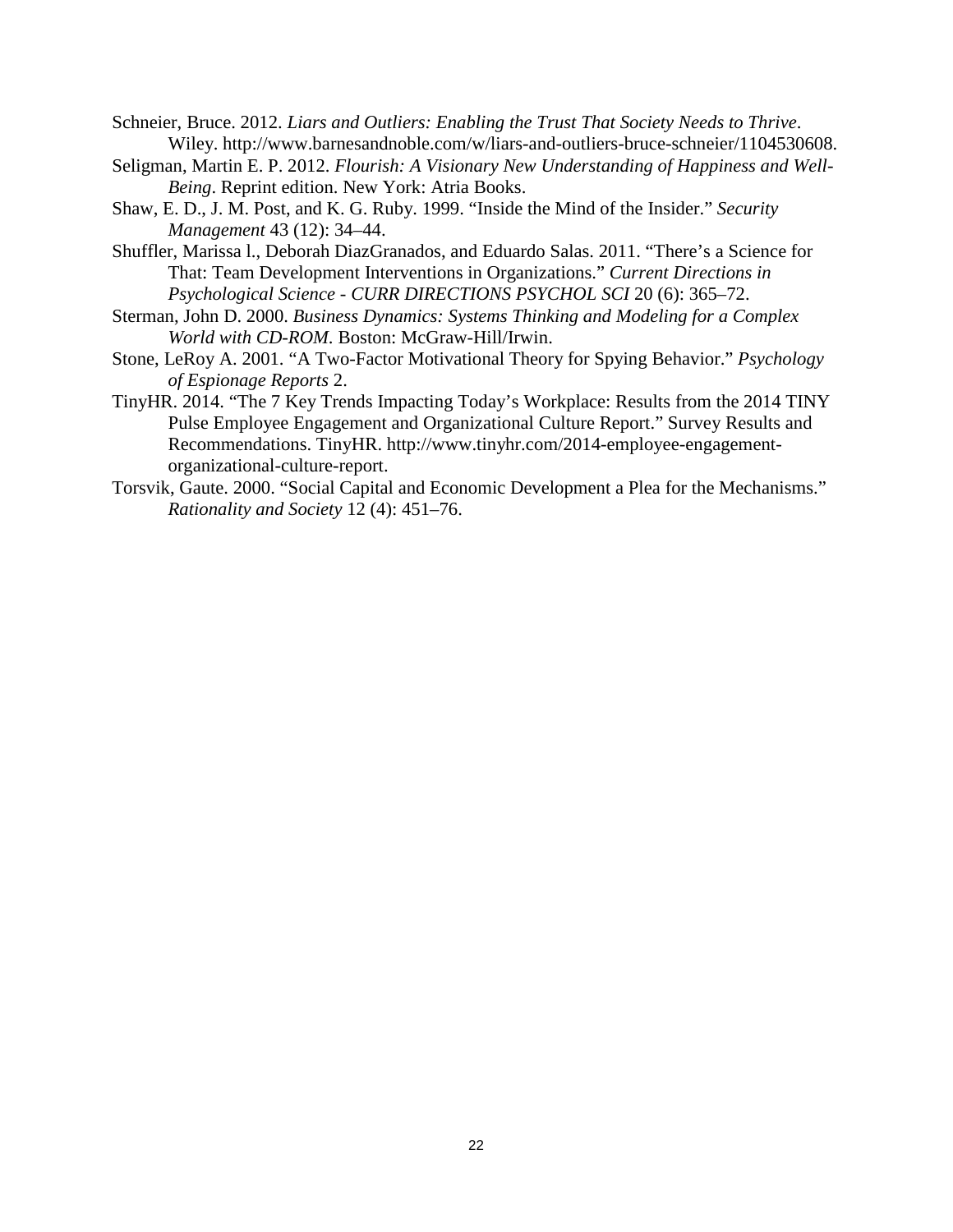# **Appendix A: System Dynamics Modeling**

A common form of computational model is a system dynamics model. System dynamics helps analysts model and analyze critical behavior as it evolves over time within complex socio-technical domains. System dynamics models (Forrester 1961) have been used to model a variety of complex socio-technical systems, such as population growth and resource depletion (Forrester 1969), epidemics (Kermack and McKendrick 1927), and business dynamics (Forrester 1971; Sterman 2000; Morecroft 2007). In these models, the system is represented in terms of stocks and flows and the feedback loops and time delays that effect change in the stocks.

Specifying a system dynamics model starts by describing a high-level structure of how the system behaves and adding more detail to each component iteratively. It requires that those constructing the model know, or have hypothesized, how the system behaves in the real world. System dynamics models, because they promote thinking about causal mechanisms and the interplay between the engineered and the social environment, are ideal for reasoning about insider threat. Prior work has used causal loop diagrams to describe the nature of the insider threat problem (Cappelli, Moore, and Trzeciak 2012) (Andersen et al. 2004) and system dynamics simulation models to assess the risk of insider cyber sabotage threat (Cappelli et al. 2007)(Melara et al. 2003). Still, other system dynamics models have focused on training, attention, and judgment (Martinez-Moyano et al. 2008)(Moore et al. 2007) for mitigating threat. In none of these models has the position of the insider in the social networks, connecting colluders, family, the organization, and the recipients, been examined.

[Figure 10](#page-23-0) summarizes the notation used by system dynamics modeling. The primary elements are variables of interest, stocks (which represent collection points of resources), and flows (which represent the transition of resources between stocks). Signed arrows represent causal relationships, where the sign indicates how the variable at the arrow's source influences the variable at the arrow's target. A positive  $(+)$  influence indicates that the values of the variables move in the same direction, and a negative (−) influence indicates that they move in opposite directions. A connected group of variables, stocks, and flows can create a path that is referred to as a feedback loop. System dynamics models identify two types of feedback loops: balancing and reinforcing. The type of feedback loop is determined by counting the number of negative influences along the path of the loop. An odd number of negative influences indicates a balancing loop; an even (or zero) number of negative influences indicates a reinforcing loop.

Significant feedback loops identified within a model are indicated by a loop symbol and a loop name in italics. Balancing loops—indicated with the label *B* followed by a number in the loop symbol—describe aspects of the system that oppose change, seeking to drive variables to some goal state. Balancing loops often represent actions that an organization takes to mitigate a problem. Reinforcing loops—indicated with the label *R* followed by a number in the loop symbol—describe system aspects that tend to drive variable values consistently upward or downward. Reinforcing loops often represent the escalation of problems, but may include problem mitigation behaviors.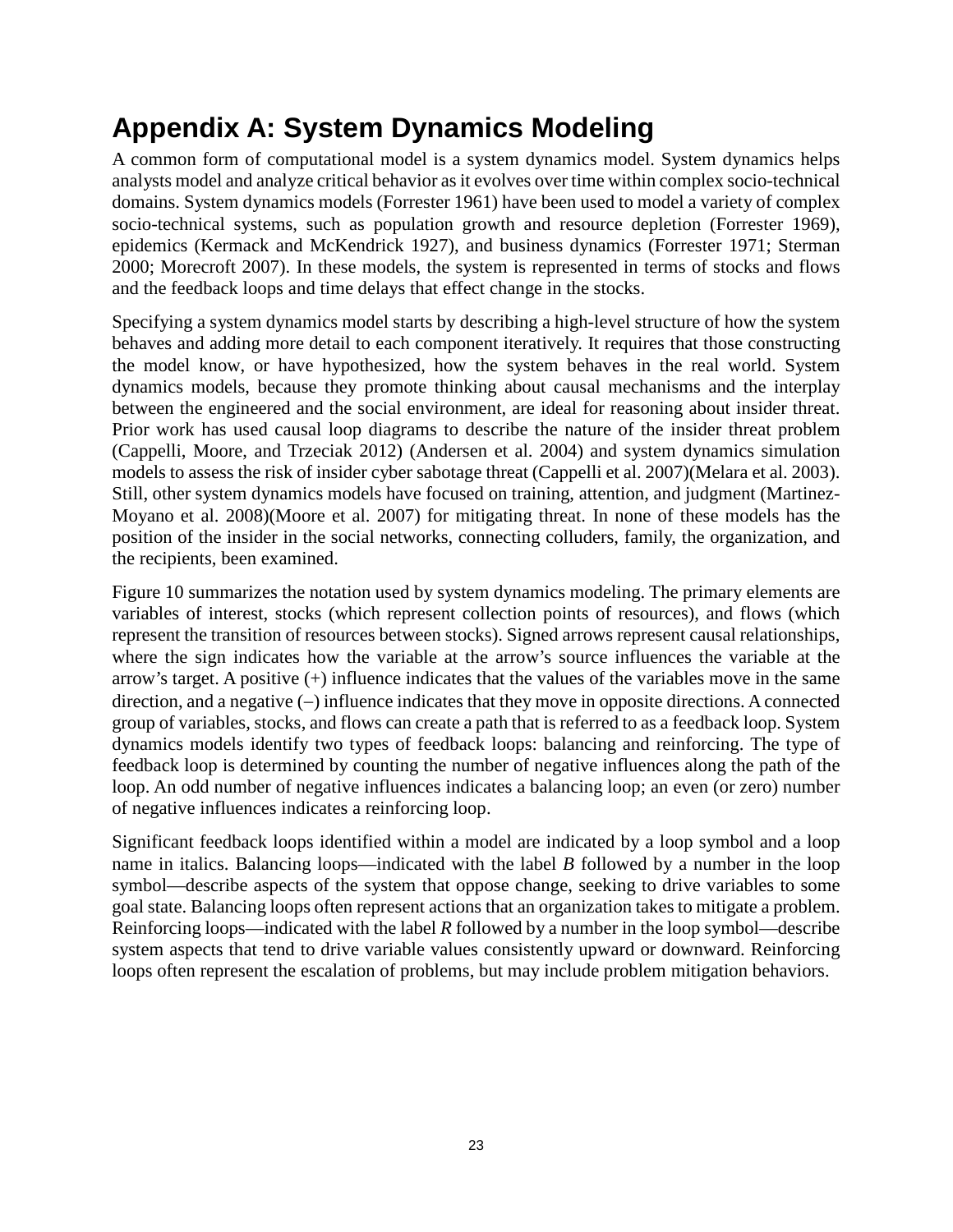

Variable - anything of interest in the problem being modeled

Ghost Variable - variable acting as a placeholder for a variable occurring somewhere else

Positive Influence - values of variables move in the same direction (e.g., source increases, target increases)

Negative Influence - values of variables move in the opposite direction (e.g., source increases, the target decreases)

Delay - significant delay from when Var1 changes to when Var2 changes

**Balancing Loop - a feedback loop that moves** variable values to a goal state; loop color identifies circular influence path

Reinforcing Loop - a feedback loop that moves variable values consistently upward or downward; loop color identifies circular influence path

Stock - special variable representing a pool of materials, money, people, or other resources

Flow - special variable representing a process that directly adds to or subtracts from a stock

Cloud - source or sink (represents a stock outside the model boundary)

<span id="page-23-0"></span>**Figure 10: System Dynamics Notation**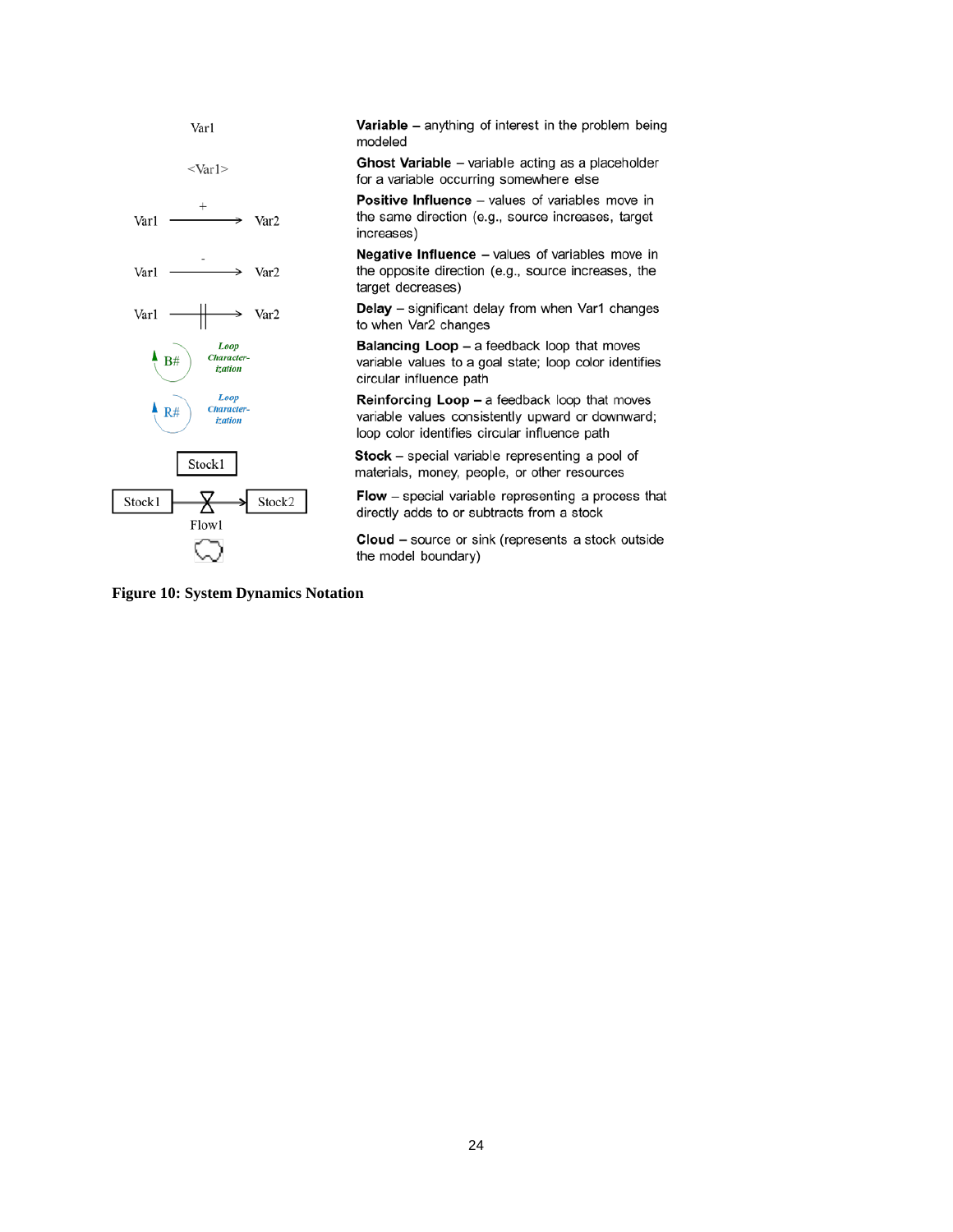## **Appendix B: Simulation Model of Social Capital Transfer**



**Figure 11: Simulation Model of Social Capital Transfer**